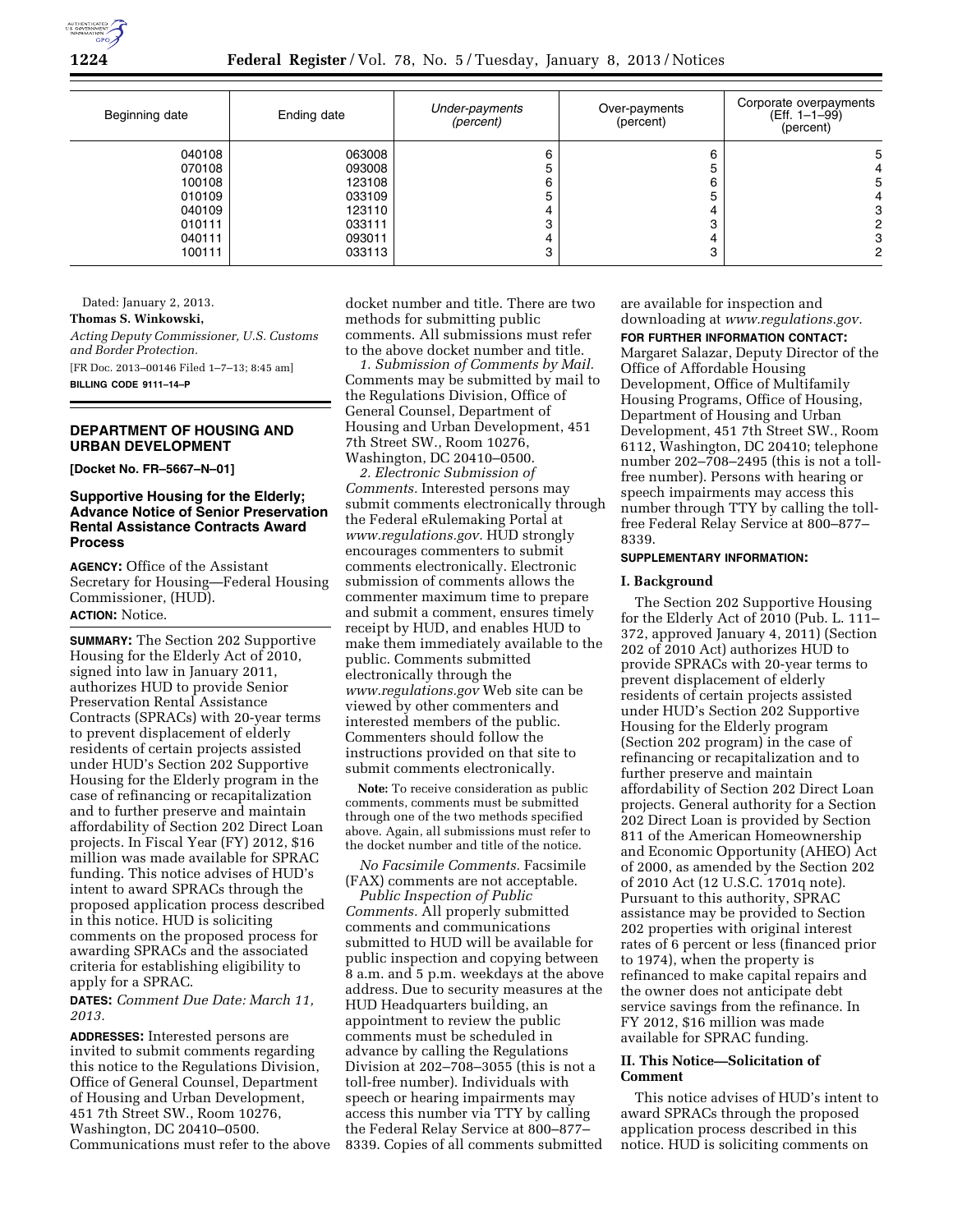the proposed process for awarding SPRACs and the associated criteria for establishing eligibility to apply for a SPRAC. Specifically, HUD requests comment on the following sections of this notice:

#### *Eligibility Criteria*

1. Are any additional eligibility criteria necessary to ensure those elderly residents most at risk of displacement receive SPRAC assistance?

2. Should any of the eligibility criteria be removed or modified?

3. Is eligibility criterion six—a seven percent or below vacancy rate—realistic for Section 202 properties with interest rates of 6 percent or less financed prior to 1974? If not, why not (please provide any data you have supporting your comments)?

#### *Award Process*

1. Is the SPRAC award process an effective and efficient means of providing rental assistance to elderly residents at risk of displacement? Should HUD modify the award process? If so, how?

2. Is separating qualified Ownerapplicants into two pools based on willingness to target very low income elderly tenants an effective means of serving the population most in need? If so, how? If not, why (please provide any data or information you have supporting your comments)?

HUD will take all comments into consideration and issue a final notice that will provide threshold criteria for Owner-applicant eligibility and final details of the FY 2012 SPRAC award process.

### **III. Proposed SPRAC Application and Award Process**

### *Purpose of the Program*

The Section 202 Supportive Housing for the Elderly Act of 2010 (Pub. L. 111– 372, approved January 4, 2011) (Section 202 of 2010 Act) authorizes HUD to provide SPRACs to unassisted Section 202 units. The SPRAC contracts will have 20-year terms, with funding subject to annual appropriations. The purpose of SPRACs is to prevent displacement of income-eligible elderly residents of Section 202 Direct Loan properties with original interest rates of 6 percent or less, when the property is refinanced and the Owner does not anticipate debt service savings from the refinance. General authority for a Section 202 Direct Loan is provided by Section 811 of the American Homeownership and Economic Opportunity (AHEO) Act of 2000, as amended by the Section 202 of 2010 Act (12 U.S.C. 1701q note). In order to be income-eligible to receive SPRAC assistance, household income must be 80 percent or below area median income (AMI).

In addition to protecting elderly residents from displacement, SPRAC assistance is also intended to further preservation and affordability of these pre-1974 Section 202 Direct Loan projects. The mortgages on these properties, originally for 40 or 50-year terms, are reaching their maturity dates. When mortgages mature, the use and affordability restrictions of these properties expire, putting the long term affordability of this senior housing at risk. Very low-income elderly tenants of maturing mortgage properties are at the most immediate risk of displacement. The award process described in this notice will target these maturing mortgage properties by ranking qualified applications received by mortgage maturity date. Properties with mortgage maturity dates that predate the SPRAC application deadline, and properties with maturity dates sooner than 60 days following the SPRAC application deadline will not be eligible for SPRAC awards.

HUD oversees a portfolio of 209 Section 202 properties with original interest rates of six percent or less. All were financed prior to 1974. Many pre-1974 Section 202 Direct Loan properties have never completed a rehabilitation effort and are in need of significant capital repairs. Owners may wish to prepay the existing Section 202 Direct Loan in order to obtain new financing to address the physical needs of the project. Even in a time of historically low interest rates, however, it is unlikely that the refinancing of an eligible Section 202 Direct Loan would result in a reduction in debt service.

The anticipated increase in debt service from the Section 202 refinance places unassisted elderly residents in danger of displacement. Tenants may be at risk as Owners seek additional income to pay the increased debt service. The majority of pre-1974 Direct Loan projects are ''partially assisted,'' meaning that some, but not all units receive Section 8 Project Based Rental assistance. Under AHEO, as amended, the Owner may qualify to receive a Section 8 rent adjustment on the Section 8 units, which could bring additional income to cover the increased debt service requirement. However, it is unlikely that this income will be sufficient to pay the increased debt service. The Owner may look to the unassisted households of the project to pay a rent increase to cover the costs of the new loan. The imposition of a rent

increase places unassisted elderly residents at risk of possible displacement. SPRAC assistance will provide rental assistance on previously unassisted units. In addition, this assistance may provide revenue that could offset the cost of a service coordinator or other operating costs. This assistance eliminates the need for Owners to impose rent increases on these vulnerable households.

The provision of SPRACs is contingent on HUD approval of the Section 202 Direct Loan prepayment. As a matter of policy, HUD has determined that the amount of proposed repairs must rise to the level of substantial rehabilitation as defined in the HUD *Multifamily Accelerated Processing (MAP) Guide, 4430–G, Rev-1.* Otherwise, the transaction could have the effect of merely trading low interest debt for higher interest debt.<sup>1</sup> The substantial rehabilitation must be in compliance with the Section 504 accessibility requirements described in 24 CFR part 8. HUD applies the Uniform Federal Accessibility Standards (UFAS) through its regulations under part 8. The prepayment, in conjunction with the substantial rehabilitation of the project and the provision of SPRAC, will facilitate the improvement of the project and the long-term preservation of the project as housing affordable to current and future elderly households.

The HUD Section 202 Direct Loan portfolio includes 18,600 unassisted units. To receive SPRAC assistance for these unassisted units, the project Owner must meet all SPRAC Notice requirements, and all prepayment requirements of AHEO. Over the next decade, an average of 2,000 unassisted units per year risk losing affordability due to maturing Section 202 loans.

The Consolidated and Further Continuing Appropriations Act, 2012 (Public Law 112–55, approved November 18, 2011) makes funds available to fund the first year of assistance for 20-year project-based rental assistance contracts for unassisted units in qualifying Section 202 projects. The precise number of units/households to receive assistance will be determined based on the availability of funds.

SPRACs are not Section 8 project based rental assistance Housing Assistance Payment (HAP) contracts. However, pursuant to the Section 202 of 2010 Act, HUD will administer SPRACs under the same requirements governing project-based rental assistance made

<sup>1</sup>The MAP Guide may be accessed at *[http://](http://portal.hud.gov/hudportal/HUD?src=/program_offices/administration/hudclips/guidebooks/hsg-GB4430) [portal.hud.gov/hudportal/HUD?src=/](http://portal.hud.gov/hudportal/HUD?src=/program_offices/administration/hudclips/guidebooks/hsg-GB4430) program*\_*[offices/administration/hudclips/](http://portal.hud.gov/hudportal/HUD?src=/program_offices/administration/hudclips/guidebooks/hsg-GB4430)  [guidebooks/hsg-GB4430.](http://portal.hud.gov/hudportal/HUD?src=/program_offices/administration/hudclips/guidebooks/hsg-GB4430)*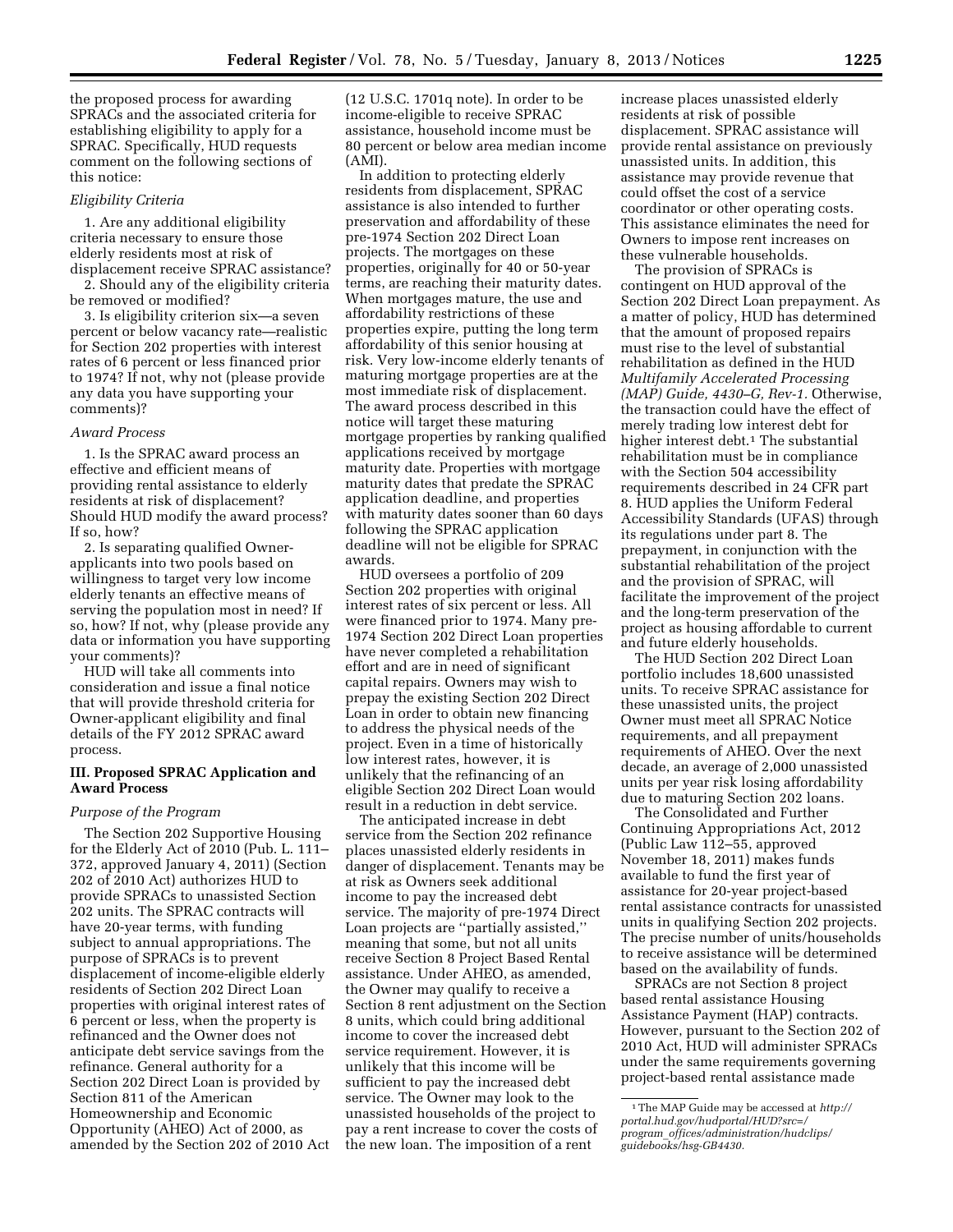available under section 8 of the United States Housing Act of 1937 (42 U.S.C. 1473f), and implemented through the regulations at 24 CFR part 883. To be eligible for SPRAC assistance, residents must be income-eligible (at-or-below 80 percent of AMI). SPRAC assistance will only be provided to units occupied by income-eligible households at the time the SPRAC is executed. Initial SPRAC rents will be established based on market comparables. Over the 20-year term of the SPRAC, contracts will be administered using the processes described in the HUD *Section 8 Renewal Policy Guidebook,* under Option 1: Mark up to Market. Rents will be adjusted annually using the Operating Cost Adjustment Factor (OCAF) described in the *Section 8 Renewal Policy Guidebook.* An updated Rent Comparability Study (RCS) will be required every five (5) years. At the end of the 20-year term, subject to the availability of appropriations, HUD may renew the SPRAC for an additional 20 year term. Please note that though SPRACs will be administered under Section 8 guidance, this does not mean that SPRACs are a form of Section 8 rental assistance. SPRACs will be administered in accordance with the current Section 8 regulations until HUD publishes regulations to govern SPRACs in the near future.

### **I. Available Funds**

HUD is making \$16 million in FY 2012 funds available to fund the initial year of SPRAC units for selected properties. HUD anticipates this could fund up to 2,000 unassisted units. Funding for future contract years are subject to appropriations. HUD may make new SPRAC contract awards in future funding rounds if and when appropriations are available for this purpose.

### *Award Process*

The proposal is to award SPRAC requests through an application process, open to those projects electing to prepay and refinance the Section 202 Direct Loan under the terms of AHEO and HUD guidance provided in Housing Notice 12–08 for Section 202 Direct Loan prepayment requirements.2

Section 202 projects that apply and meet eligibility criteria will be separated into two pools:

(1) Pool One—those Owner-applicants that commit to use SPRAC assistance for existing low income and very low income tenants residing at the property

at the time of the 202 Direct Loan prepayment, and for new very low income tenants (50 percent of AMI) upon unit turnover; and

(2) Pool Two—those Ownerapplicants that do not commit to use SPRAC assistance exclusively for low income and very low income tenants residing at the property at the time of the 202 Direct Loan prepayment, and for new very low income tenants (50 percent of AMI) upon unit turnover, but rather for tenants at or below 80 percent of AMI.

All qualified Owner-applicants and the respective properties in both Pool One and Pool Two will be ranked by mortgage maturity date. Beginning with those in Pool One, SPRAC awards will be made based on the mortgage maturity date of each property. HUD will select the property with the earliest chronological maturity date first, the property with the second earliest maturity date second, and so forth, until funding is exhausted. If there are not enough qualified Owner-applicants in Pool One to exhaust available SPRAC funding, those qualified Ownerapplicants in Pool Two will become eligible for SPRAC awards. The process for award will be identical to that for Pool Two and will be based on mortgage maturity date. Properties with mortgage maturity dates that predate the SPRAC application deadline will not be eligible for SPRAC awards.3 There is no maximum award ceiling per project.

HUD will not make partial awards. HUD will only select projects that can be fully funded with available SPRAC funds. For example, if the next eligible project on the list (ranked by mortgage maturity date) includes 100 unassisted income-eligible units, HUD will only select this project for funding if there are sufficient SPRAC resources to fund all 100 income-eligible units. If resources are not sufficient, HUD will select the next eligible project that can be fully funded or will close the award process until further notice. (Following public comment on this notice and incorporation of these comments, a SPRAC Housing Notice will establish minimum basic eligibility criteria for Owner-applicants to apply by a certain deadline, which will be provided in the final notice that follows and takes into consideration public comment on this notice.)

### *Eligibility Criteria*

Eligible Owner-applicants will own properties that meet the following criteria:

1. Their property must be a Section 202 property with an original interest rate of six percent or less (funded prior to 1974) and with unassisted units.

2. Their most recent Real Estate Assessment Center (REAC) score at the property must be 60 or above, and the property must have no open Exigent Health and Safety findings.

3. Their most recent Management and Occupancy Review score at the property must be satisfactory or higher.

4. Their property must have no open referrals to the Departmental Enforcement Center.

5. The Owner-applicant must intend to refinance under the terms and conditions of AHEO, as amended, with no anticipated debt service savings from the refinance. A purchase/acquisition transaction is also eligible if the project will not experience debt service savings as a result of the transaction. (In the case of an acquisition, the current Owner must submit the SPRAC request but may provide evidence in the form of a purchase/sale agreement that the prepayment will include an acquisition.) The Owner-applicant must demonstrate that without SPRAC the rents for unassisted elderly tenants will be raised to compensate for the increased debt service costs resulting from prepayment at a higher interest rate. Rent increases will place unassisted elderly tenants at high risk of displacement.

6. Their property vacancy rate must be seven percent or lower for the 24 month period prior to application or the Owner-applicant must intend to convert efficiency units to one-bedroom units in accordance with Housing Notice 2011– 03.4 In order to convert efficiency units to one-bedroom units, the Ownerapplicant must demonstrate an average vacancy rate in the efficiency units of at least 25 percent for at least 24 months or documentation must be shown that supports that the proposed conversion units are functionally obsolete.

7. Their property is proximate to the amenities and services needed by elderly residents.

8. The Owner-applicant is not eligible to request assistance if such owner:

i. Has been charged with a systemic violation of the Fair Housing Act or received a cause determination from a substantially equivalent state or local fair housing agency concerning a systemic violation of a substantially

<sup>2</sup>See *[http://portal.hud.gov/hudportal/HUD?src=/](http://portal.hud.gov/hudportal/HUD?src=/program_offices/administration/hudclips/notices/hsg)  program*\_*[offices/administration/hudclips/notices/](http://portal.hud.gov/hudportal/HUD?src=/program_offices/administration/hudclips/notices/hsg) [hsg.](http://portal.hud.gov/hudportal/HUD?src=/program_offices/administration/hudclips/notices/hsg)* 

<sup>3</sup>Pursuant to AHEO, SPRAC awards must be linked to a qualifying mortgage prepayment, not a mortgage maturity. Therefore a property will not receive SPRAC if the mortgage matures before the Direct Loan prepayment is completed.

<sup>4</sup>See *[http://portal.hud.gov/hudportal/documents/](http://portal.hud.gov/hudportal/documents/huddoc?id=11-03hsgn.pdf)  [huddoc?id=11-03hsgn.pdf.](http://portal.hud.gov/hudportal/documents/huddoc?id=11-03hsgn.pdf)*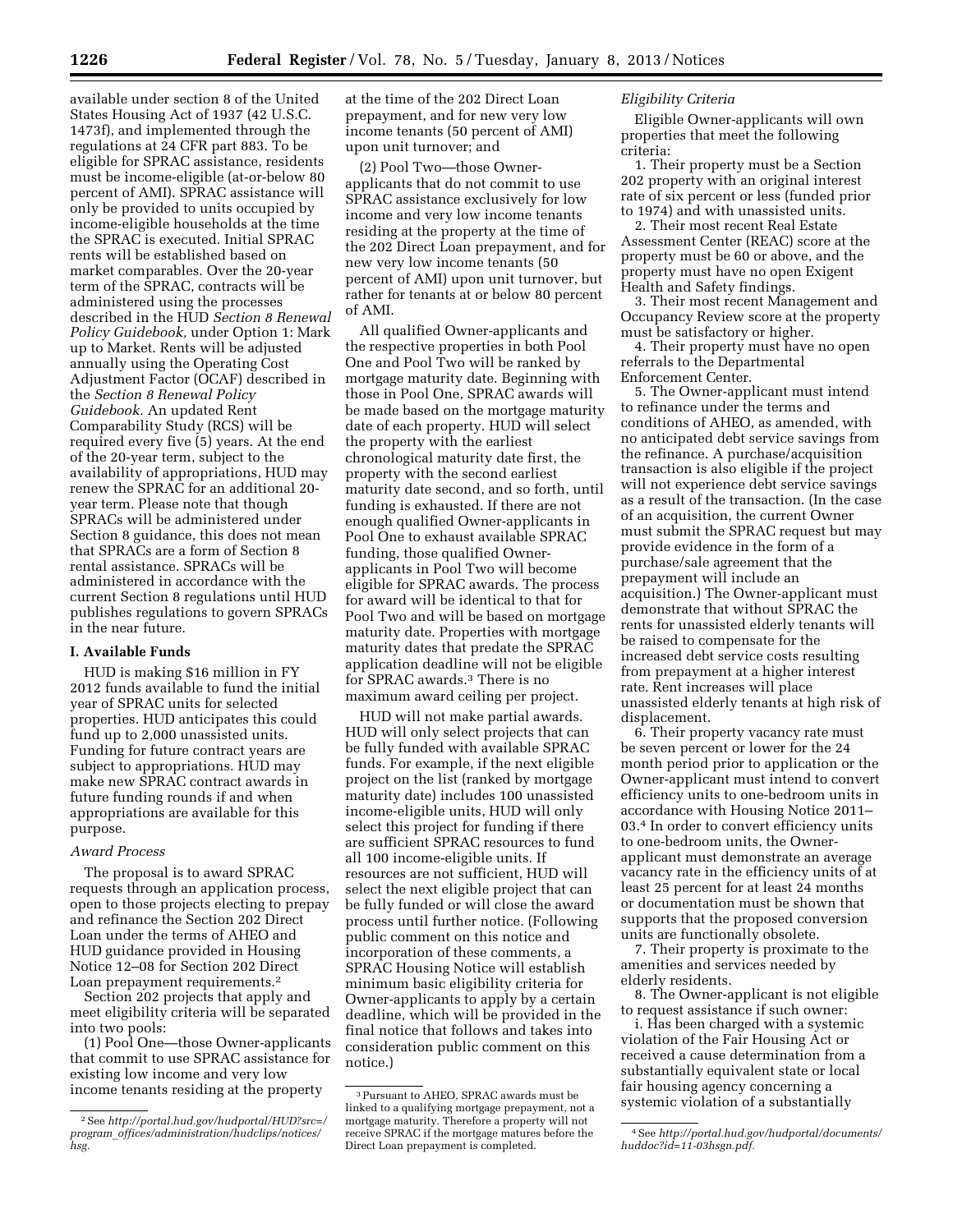equivalent state or local fair housing law proscribing discrimination because of race, color, religion, sex, national origin, disability or familial status;

ii. Is a defendant in a Fair Housing Act lawsuit filed by the Department of Justice alleging a pattern or practice of discrimination or denial of rights to a group of persons raising an issue of general public interest pursuant to 42 U.S.C. 3614(a);

iii. Has received a letter of findings identifying systemic noncompliance under Title VI of the Civil Rights Act of 1964, Section 504 of the Rehabilitation Act of 1973, or Section 109 of the Housing and Community Development Act of 1974;

iv. Has received a cause determination from a substantially equivalent state or local fair housing agency concerning a systemic violation of provisions of a state or local law proscribing discrimination in housing based on sexual orientation or gender identity; or

v. Has received a cause determination from a substantially equivalent state or local fair housing agency concerning a systemic violation of a state or local law proscribing discrimination in housing based on lawful source of income; and

vi. If applicable, has not resolved to HUD's satisfaction, the charge, lawsuit, letter of findings or cause determination referenced in subparagraphs (i), (ii), (iii), (iv) or (v) and/or is not in current compliance with any agreement or consent order resolving the matter.

#### *Award Process*

Funding for SPRAC awards is extremely limited and a significant number of equally worthy projects are expected to compete for SPRAC funding. To allocate these scarce resources effectively, HUD proposes to make SPRAC awards using an application process where applications are separated into two pools:

(1) Pool One—those Owner-applicants that commit to use SPRAC assistance for existing low income and very low income tenants residing at the property at the time of the 202 Direct Loan prepayment, and for new very low income tenants (50 percent of Area Media Income) upon unit turnover; and

(2) Pool Two—those Ownerapplicants that do not commit to use SPRAC assistance exclusively for low income and very low income tenants residing at the property at the time of the 202 Direct Loan prepayment, and for new very low income tenants (50 percent of AMI) upon unit turnover, but rather for tenants at or below 80 percent of AMI.

Both Pools will be ranked by mortgage maturity date, and beginning with Pool One, projects will be awarded SPRAC in chronological order until funding is exhausted. If funding is not exhausted from Pool One, awards will be made in chronological order of mortgage maturity date for Pool Two. HUD believes all pre-1974 Section 202 properties that meet the eligibility requirements are in need of preservation, and all unassisted residents of these properties are potentially vulnerable to rent increases or displacement. Elderly tenants of properties with imminent mortgage maturity dates are at greatest risk of displacement because those properties are closer to terminating their relationship with HUD. As the mortgage matures, the property is no longer obligated to operate as housing affordable to very low, low, and/or moderate-income elderly households.

HUD's top priority is protecting very low income unassisted elderly tenants from displacement and providing assistance to this population in the future. Therefore, HUD will give priority to those qualified Owner-applicants that commit to target 100 percent of SPRAC assistance to very low-income and low income elderly residents residing in the project at the time of the Direct Loan prepayment, and exclusively to very low income tenants at unit turnover. These projects will go into Pool One for SPRAC awards. Households that currently reside in unassisted units at the Section 202 Direct Loan project, and that meet the low income eligibility criteria (at or below 80 percent of AMI) will be eligible to receive SPRAC assistance. However, upon unit turnover, the Owner-applicants will commit to make the vacant units available exclusively to very low income households.

To determine very low income thresholds, the Owner-applicant should determine annual income by following the income verification process described in HUD Handbook 4350.3, *Occupancy Requirements of Subsidized Multifamily Housing Programs.*5 The Owner-applicant must compare the household's annual income with HUD's current FY low income limits. For this comparison, Owner-applicants must know the size of the household (e.g., 1 person household). Owner-applicants may find HUD's low income limits by visiting *[http://www.huduser.org/portal/](http://www.huduser.org/portal/datasets/il/il12/index_il2012.html) [datasets/il/il12/index](http://www.huduser.org/portal/datasets/il/il12/index_il2012.html)*\_*il2012.html.* At this site, Owner-applicants click ''Click

Here for FY 2012 IL Documentation.'' The Owner-applicant then selects the state and county in which the property is located, and clicks ''Next Screen.'' The relevant information is located in the row labeled ''Very Low (50%) Income Limits.'' If the household's annual income is greater than the very low-income limit found in this row, the household does not qualify as a very low income household for the purposes of SPRAC eligibility.

Qualified Owner-applicants in Pool One will be ranked by project mortgage maturity date, and those projects will be funded based on chronological maturity date, with the earliest maturity date selected first, until all SPRAC funds are exhausted. Properties with mortgage maturity dates that predate the SPRAC application deadline will not be eligible for SPRAC awards. This approach allows HUD to target those properties with imminent maturing mortgages to meet the statutory intent to protect unassisted elderly residents from displacement.

If two properties have the same mortgage maturity date, projects in lowvacancy areas 6 will be given priority, because residents in these areas would have the most difficulty securing affordable housing if they did not have access to rental assistance. To determine if a project is in a low-vacancy area, please see Attachment 1. If none of the projects with the same mortgage maturity date are in a low-vacancy area, the project with the greatest number of unassisted units will be funded within the limitation of available funds, in order to reach the greatest number of impacted elderly residents.

If there are not enough qualified Owner-applicants in Pool One to utilize all available SPRAC funding, qualified Owner-applicants that meet the threshold criteria but do not commit to use SPRAC assistance for existing low income and very low income tenants residing at the property at the time of the 202 Direct Loan prepayment, and for new very low income tenants (50 percent of AMI) upon unit turnover, but rather tenants at or below 80 percent of AMI (Pool Two) will become eligible. The award process for Pool Two Owner-

<sup>5</sup>See *[http://portal.hud.gov/hudportal/HUD?src=/](http://portal.hud.gov/hudportal/HUD?src=/program_offices/administration/hudclips/handbooks/hsgh/4350.3)  program*\_*[offices/administration/hudclips/](http://portal.hud.gov/hudportal/HUD?src=/program_offices/administration/hudclips/handbooks/hsgh/4350.3)  [handbooks/hsgh/4350.3.](http://portal.hud.gov/hudportal/HUD?src=/program_offices/administration/hudclips/handbooks/hsgh/4350.3)* 

<sup>6</sup> ''Low-vacancy area'' was defined for the purposes of this assistance as a county that currently and historically demonstrates a moderate to tight rental housing market for low-income renters. HUD determined this definition with two thresholds. First, the county must be below the national vacancy rate for units affordable to lowincome household in 2000, which is 7.3 percent. Second, the county must be below the 80th percentile vacancy rate for low-income renters as estimated by the 2005–2009 American Community Survey 5 year estimates, which is 8.7 percent. A list of low-vacancy areas is included in Attachment 1.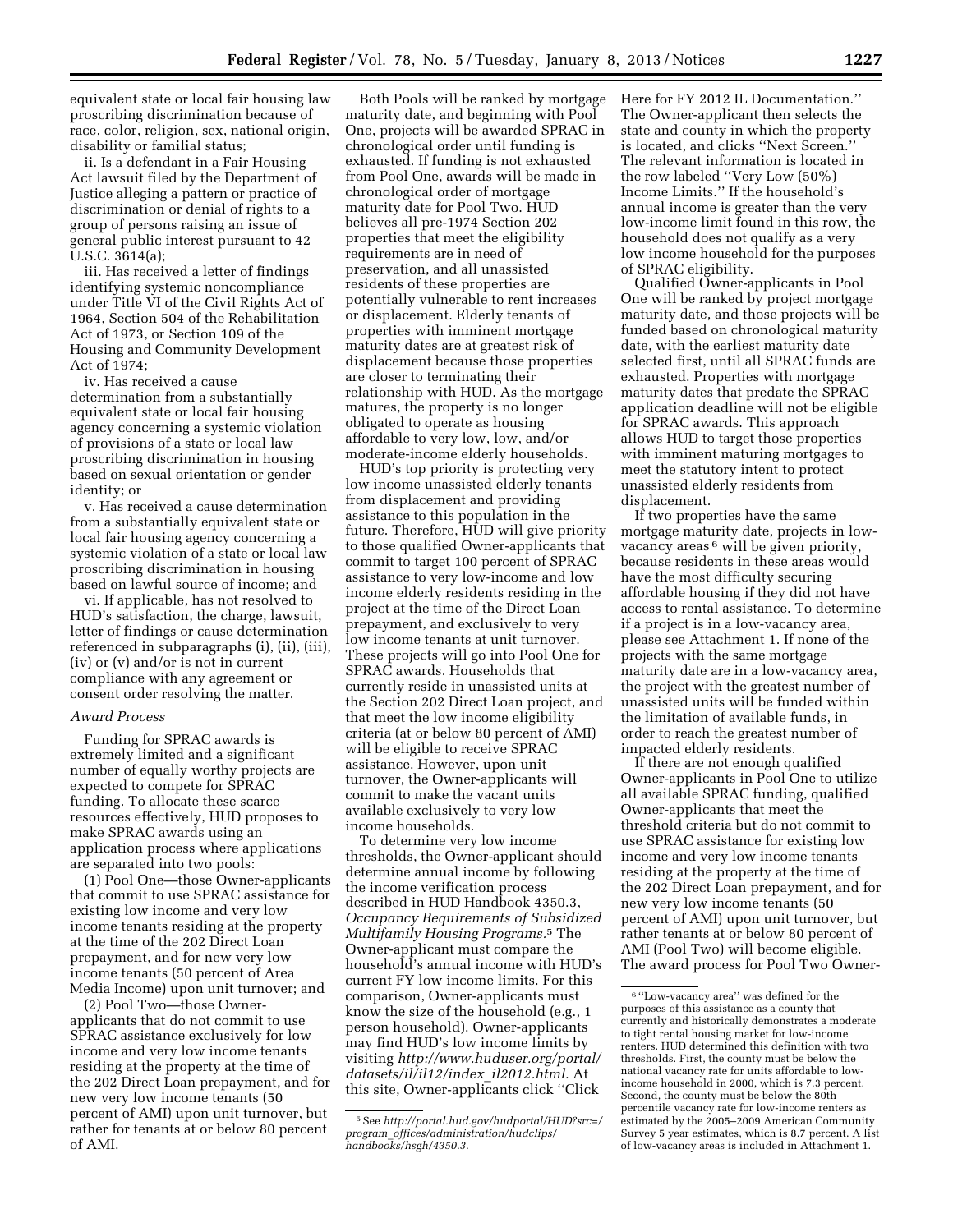applicants will be identical to that for Pool One.

Properties selected via the outlined application process will receive a preliminary notification of SPRAC award. Final SPRAC awards will be contingent on the property successfully receiving HUD approval to prepay the Section 202 Direct Loan under the requirements of AHEO and any standing or subsequent HUD guidance related to Section 202 Direct Loan prepayments.

HUD is proposing a six-stage process for the award of SPRACs:

(1) Submission by the Ownerapplicant of an Expression of Interest Letter (*an Expression of Interest is not being solicited at this time*);

(2) Separation of qualified Owner-Applicants into Pool One and Pool Two based on Owner-applicant commitment to target very low income elderly residents;

(3) Ranking of Applications by Mortgage Maturity Date;

(4) Notification to Proceed;

(5) Completion of Prepayment

Request and Approval; and (6) Fund Reservation and Obligation.

Stage 1: Owner Submits an Expression of Interest Letter

An Owner-applicant must first determine that the 202 Direct Loan property meets the above basic eligibility criteria for SPRAC award. An interested and eligible Owner-applicant will then submit an Expression of Interest Letter for SPRAC award to HUD. HUD proposes the following information should be included in or with the Expression of Interest Letter:

1. Project name and FHA number.

2. Statement that the Owner-applicant plans to refinance and does not anticipate debt service savings from the refinance, and must plan repairs that rise to the level of substantial rehabilitation.

3. Statement that the Owner-applicant will commit to target SPRAC assistance exclusively for existing low income and very low income tenants residing at the property at the time of the 202 Direct Loan prepayment, and for new very low income tenants (50 percent of Area Media Income) upon unit turnover (if applicable).

4. Rent rolls from the 3 months preceding the Letter of Intent, verifying that the property has a vacancy rate of seven percent or lower.

or

The Owner-applicant must include a statement of intent to convert efficiency units to one-bedroom units in accordance with Housing Notice 2011– 03. In order to convert efficiency units

to one-bedroom units, the property rent roll must demonstrate that average vacancy rate in the efficiency units is at least 25 percent for at least 24 months or the Owner-applicant must provide a letter from a licensed appraiser or a licensed architect indicating that the efficiency units proposed for conversion are functionally obsolete.

5. Rent Comparability Study (RCS), commissioned by the Owner, to estimate the approximate amount of SPRAC funding needed to provide assistance at market rent levels for the unassisted units. The RCS must be completed in accordance with Chapter 9 of the *Section 8 Renewal Policy Guidebook* (*[http://portal.hud.gov/](http://portal.hud.gov/hudportal/documents/huddoc?id=DOC_14528.pdf)  [hudportal/documents/](http://portal.hud.gov/hudportal/documents/huddoc?id=DOC_14528.pdf)  [huddoc?id=DOC](http://portal.hud.gov/hudportal/documents/huddoc?id=DOC_14528.pdf)*\_*14528.pdf*). If the property has a Section 8 HAP contract and the Owner has commissioned an RCS within the last five years, the RCS may be used per the guidelines of Chapter 9 of the *Section 8 Renewal Policy Guidebook.* HUD will use the RCS to approximate the SPRAC contract rents based on comparable market rents.7

6. The Owner-Applicant must submit one of the following to demonstrate the property is proximate to amenities and services needed by the elderly residents:

A. Submit a letter, signed by the Housing, Planning, or Community Development office of the local municipality verifying that:

(i) This Section 202 property is proximate to social, recreational, educational, commercial, and health facilities and services, and other municipal facilities and services; or

(ii) If the Section 202 property is not currently proximate to social, recreational, educational, commercial, and health facilities or services, the preservation of this Section 202 property is an integral part of a concerted community revitalization plan.

#### or

B. Provide a certification from the Designated Point of Contact for the designated Preferred Sustainability Status Community where the property is located, using form HUD2995. A list of Preferred Sustainability Status Communities and the corresponding points of contact can be found here: *[http://portal.hud.gov/hudportal/](http://portal.hud.gov/hudportal/HUD?src=/program_offices/administration/grants/nofa11/psscontacts) [HUD?src=/program](http://portal.hud.gov/hudportal/HUD?src=/program_offices/administration/grants/nofa11/psscontacts)*\_*offices/* 

*[administration/grants/nofa11/](http://portal.hud.gov/hudportal/HUD?src=/program_offices/administration/grants/nofa11/psscontacts) [psscontacts.](http://portal.hud.gov/hudportal/HUD?src=/program_offices/administration/grants/nofa11/psscontacts)* The form will certify the nexus between the proposed preservation of the Section 202 property by the owner applicant and the Livability Principles as they are being advanced in the Preferred Sustainability Status Community. This certification must be signed and dated anytime from the date of the publication of the SPRAC Final Notice to the deadline date of the SPRAC funding opportunity. Any certifications signed before or after those dates will not be acceptable.

8. Statement certifying that the Owner-applicant is in compliance with the civil rights threshold requirements set forth under ''Eligibility Criteria'' in this Notice.

**Note:** HUD will remove the application from the pool and notify those Ownerapplicants who do not meet the qualifications for a SPRAC award.

Stage 2: Separation of Applications by Very low Income Targeting into Pool One and Pool Two

Those qualified Owner-Applicants that include a statement of commitment to use SPRAC assistance for existing low income and very low income tenants residing at the property at the time of the 202 Direct Loan prepayment, and for new very low income tenants (50 percent of AMI) upon unit turnover will be placed in Pool One and those qualified Owner-applicants that do not include a statement of commitment will be placed in Pool Two. Once all qualified Owner-applicants in Pool One have received SPRAC assistance, awards will begin for Pool Two.

Stage 3: Ranking of Applications by Mortgage Maturity Date

Upon the submission deadline for the Expression of Interest Letter and the separation of qualified Ownerapplicants into Pool One and Pool Two, HUD will rank the qualified Ownerapplicants and corresponding projects by mortgage maturity date. If two or more qualified applicants have the same mortgage maturity date, the project(s) in low-vacancy areas listed in the appendix to this Notice will be given priority. If none of the projects with the same mortgage maturity date are in lowvacancy areas, the project with the most unassisted units will be selected within limitations of funding.

Beginning with Pool One, HUD will allocate SPRAC funding in chronological order of mortgage maturity date, using the RCS, the number of unassisted units, and contract cost information in comparable properties to estimate needed funding,

<sup>7</sup>At this stage, HUD will use the RCS to forecast the potential SPRAC rent levels and cost of providing assistance to the unassisted units at the property. The RCS will not be interpreted as the final rent or assistance level, which will be determined at a later stage of the process. The Owner is not required to provide an assessment or calculation of assistance at this stage.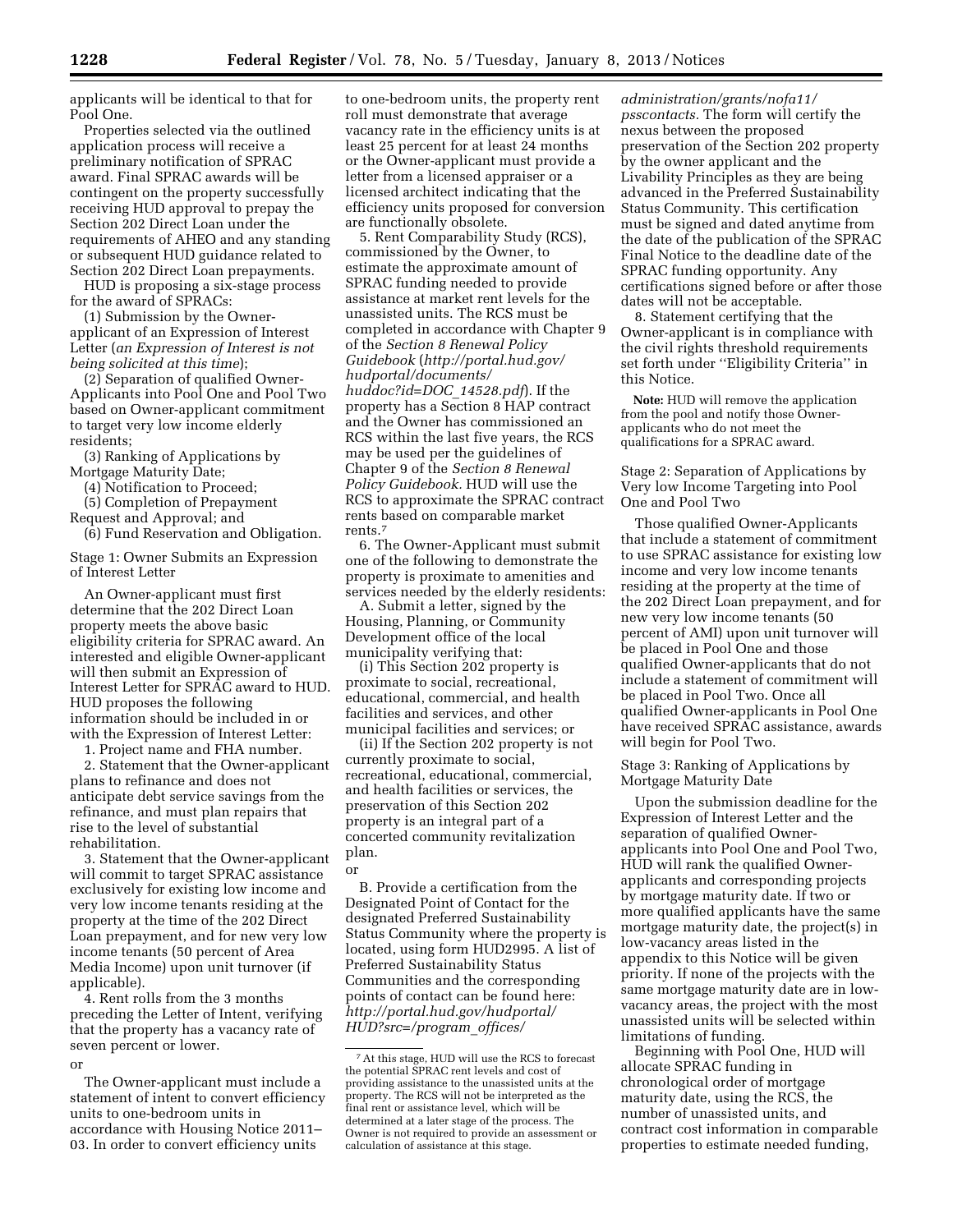until all SPRAC funds are exhausted. HUD will not make partial awards. HUD will only select projects that can be fully funded with available SPRAC funds. For example, if the next project on the list includes 100 unassisted units HUD will only select this project for funding if there are sufficient SPRAC resources to fund all 100 units under the contract. If resources are not sufficient, HUD will select the next eligible project that can be fully funded or will close the award process until further notice.

Once all qualified Owner-applicants in Pool One have been funded, HUD will award SPRAC to those qualified Owner-applicants in Pool Two chronologically by mortgage maturity date. Awards made to Pool Two Ownerapplicants will follow the same procedures outlined above for Pool One.

#### Stage 4: Notification to Proceed

Upon selection, the Owner-applicant will receive a Notification to Proceed letter confirming the project was selected to receive a SPRAC award. This Notification will specify that SPRAC assistance will only be provided for unassisted units occupied by incomeeligible residents (at or below 80 percent of AMI) at the time of execution of the SPRAC. The Notification to Proceed letter will not guarantee funding, as the Owner-applicant will need to meet all criteria and complete the Section 202 prepayment process successfully before receiving funds. The Notification to Proceed letter will include an estimated dollar amount for potential SPRAC assistance, determined by the required RCS submitted by the Owner-applicant. This amount is subject to change based on the determination of the number of income-eligible unassisted units at the property and market comparable rents using the RCS. The Owner-applicant will be required to verify tenant incomes to determine the number of income-eligible households (at 80 percent AMI or below) residing in unassisted units at the time the SPRAC is executed.

The Notification to Proceed letter will be conditioned on HUD approval of a prepayment request and the closing of the proposed refinance. The Ownerapplicant must submit a *complete*  prepayment request to the Multifamily Hub/PC office within 60 days of the date of receipt of the Notification to Proceed letter. The prepayment request must include all information required by Housing Notice 12–08. Failure to submit the prepayment request within 60 days of the date of receipt of the Notification to Proceed letter will nullify the Notification to Proceed and the Ownerapplicant's eligibility for SPRAC for this

round of funding. The Notification to Proceed letter will be valid for no more than 180 days (six months). During this 180 day period, the Owner-applicant will finalize and submit the prepayment request and secure the refinance loan. If the prepayment approval is not granted in that time, and/or if the Ownerapplicant does not close the refinancing in this time period, the project's selection in the lottery will be cancelled and the corresponding funds released.

If the Owner-applicant is planning to use FHA financing, HUD will extend the Notification to Proceed to accommodate the timeline for FHA application reviews, provided that the Ownerapplicant submits evidence of submission of an FHA insured loan application. HUD may also consider extending the Notification to Proceed if the Owner-applicants pursues Low Income Housing Tax Credits (LIHTCs), either in the form of 9 percent or 4 percent LIHTCs. The Owner-applicant must submit evidence of tax credit application in order to receive an extension. If the project is selected and issued a Notification to Proceed and the Owner-applicant proposes to use 9 percent tax credits, the Owner-Applicant will have one opportunity to apply for the 9 percent tax credits in the next scheduled application round administered by the state or local issuing agency. If 9 percent tax credits cannot be secured during that first application cycle, the Notification to Proceed will be cancelled unless the Owner can demonstrate feasibility to meet Section 202 prepayment requirements without tax credits.

### Stage 5: Prepayment Request and Approval

*1. Submission of Prepayment request to Hub/PC within 60 days of receipt of the Notification to Proceed letter.* The Owner-applicant will submit a Section 202 Direct Loan prepayment request to the Hub/PC. The Hub/PC will screen, review and process the application to ensure it meets the requirements of Housing Notice 12–08 and any subsequent guidance on Section 202 Direct Loan prepayments.8 The review will ensure compliance with all applicable statutes, regulations and policies. The review will include an environmental review by HUD Multifamily Development staff pursuant to the requirements at 24 CFR Part 50. Guidance for completion of this review may be found in Chapter 9 of the

*Multifamily Accelerated Processing*  (MAP) Guide. The review will include an assessment to verify the proposed repairs rise to the level of substantial rehabilitation and the proposed refinance will result in an increase in debt service, placing unassisted elderly residents at risk of increased rents and concomitantly displacement. If there is no anticipated increase in debt service, the project will not be eligible for SPRAC and the Notification to Proceed will be revoked. The Hub/PC Director will forward recommendations for Direct Loan prepayment approval to HUD Headquarters Office of Asset Management. Upon receipt of the Hub/ PC recommendation, the Office of Asset Management will review the prepayment request and, within 30 days of the date of receipt of the Hub/PC recommendation, will make a determination of prepayment approval and notify the Hub/PC and the Ownerapplicant.

*2. Rent Comparability Study and Contract Request.* 9 After receiving the Notification to Proceed letter, and while the prepayment application is completed, the Owner-applicant will be required to submit a copy of the Rent Comparability Study submitted with their Letter of Intent, that meets the requirements of the *Section 8 Renewal Policy Guidebook.* The Owner-applicant should also submit income verification information and a Contract Renewal Request Form (HUD Form 9264) 10 requesting a 20-year contract under Option 1: Mark up to Market. The Hub/ PC will determine the rents for the project for the units occupied by income-eligible residents (those at or below 80 percent of AMI), and prepare the SPRAC for execution.

#### Stage 6: Fund Reservation and Obligation

Upon approval of the prepayment request by HUD headquarters Office of Asset Management, HUD will issue an official fund reservation for the final SPRAC funding amount for that project. Once the fund reservation is complete, HUD will execute the SPRAC.

On the date of closing, the owner will execute the required Use Agreement and other loan documents as well as the SPRAC. Upon closing, HUD will obligate the SPRAC funds. Following

<sup>8</sup>**Note:** HUD intends to issue an update to Housing Notice 12–08 in the near future to clarify prepayment processing and requirements, including environmental review requirements.

<sup>9</sup>The SPRAC Notification to Proceed will provide the maximum number of units that may be assisted under the SPRAC. The lender should be advised of the possibility that the number of SPRAC-assisted units on the contract could decrease if residents are found to be over-income. The lender would rely on the RCS for ''market'' rents on which to underwrite the loan.

<sup>10</sup> (*[http://portal.hud.gov/hudportal/documents/](http://portal.hud.gov/hudportal/documents/huddoc?id=DOC_14523.pdf)  [huddoc?id=DOC](http://portal.hud.gov/hudportal/documents/huddoc?id=DOC_14523.pdf)*\_*14523.pdf*)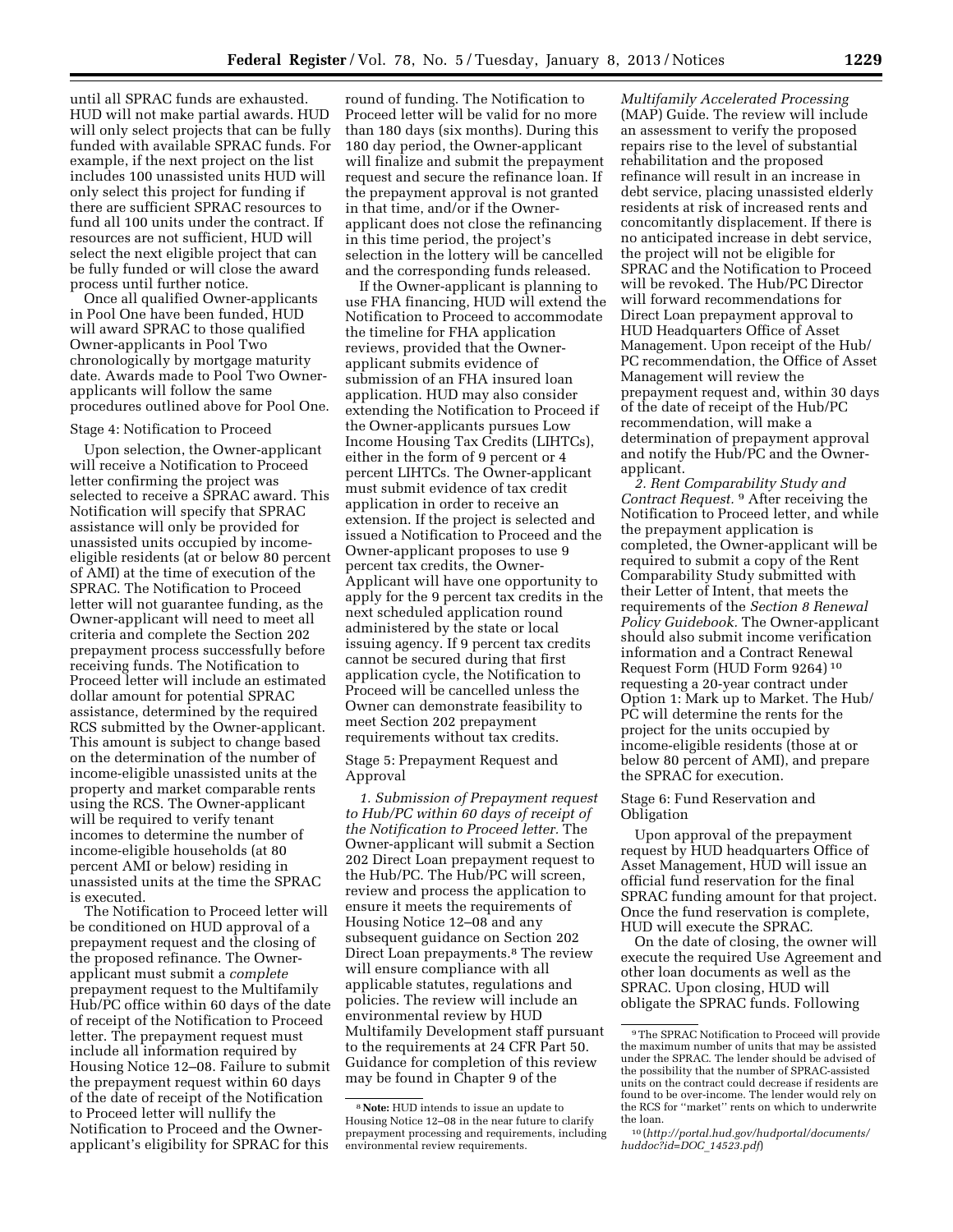the closing, the SPRAC will be administered under the rules and terms of the *Section 8 Renewal Policy Guidebook* by the PBCA and the HUD field office staff.

### *Environmental Impact*

An Environmental Assessment (EA) and Finding of No Significant Impact (FONSI) with respect to the environment has been made for this Advance Notice in accordance with

HUD regulations at 24 CFR part 50 that implement section 102(2)(C) of the National Environmental Policy Act of 1969 (42 U.S.C. 4332(2)(C)). The EA and FONSI is available for public inspection between 8 a.m. and 5 p.m. weekdays in the Regulations Division, Office of General Counsel, Department of Housing and Urban Development, 451 Seventh Street SW., Room 10276, Washington DC 20410–0500. Due to

security measures at this HUD Headquarters Building, an advance appointment to review the EA and FONSI must be scheduled by calling the Regulations Division at 202–708–3055 (not a toll free number).

Dated: January 2, 2013.

### **Carol J. Galante,**

*Acting Assistant Secretary for Housing-Federal Housing Commissioner.*  **BILLING CODE 4210–67–P**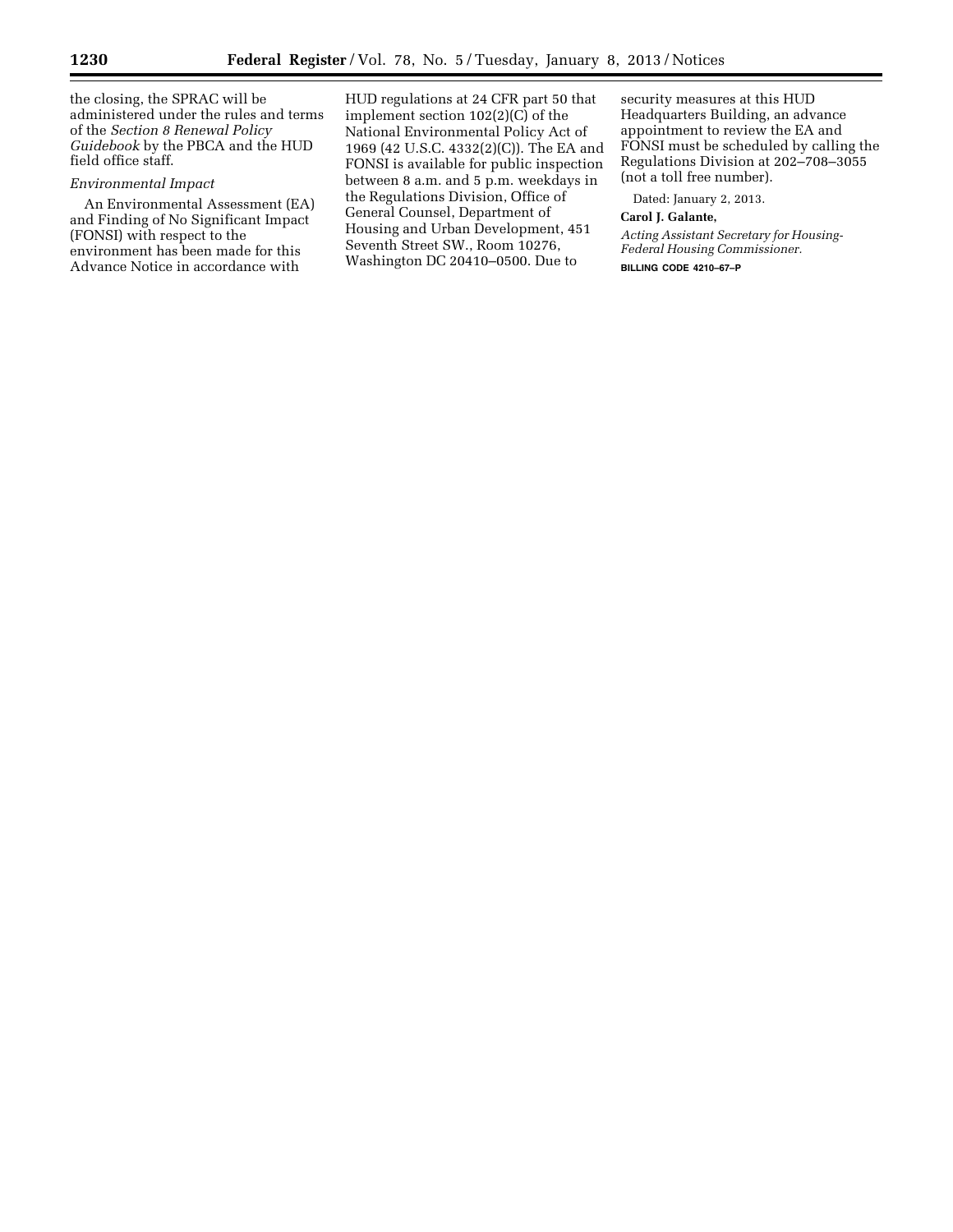



**BILLING CODE 4210–67–C**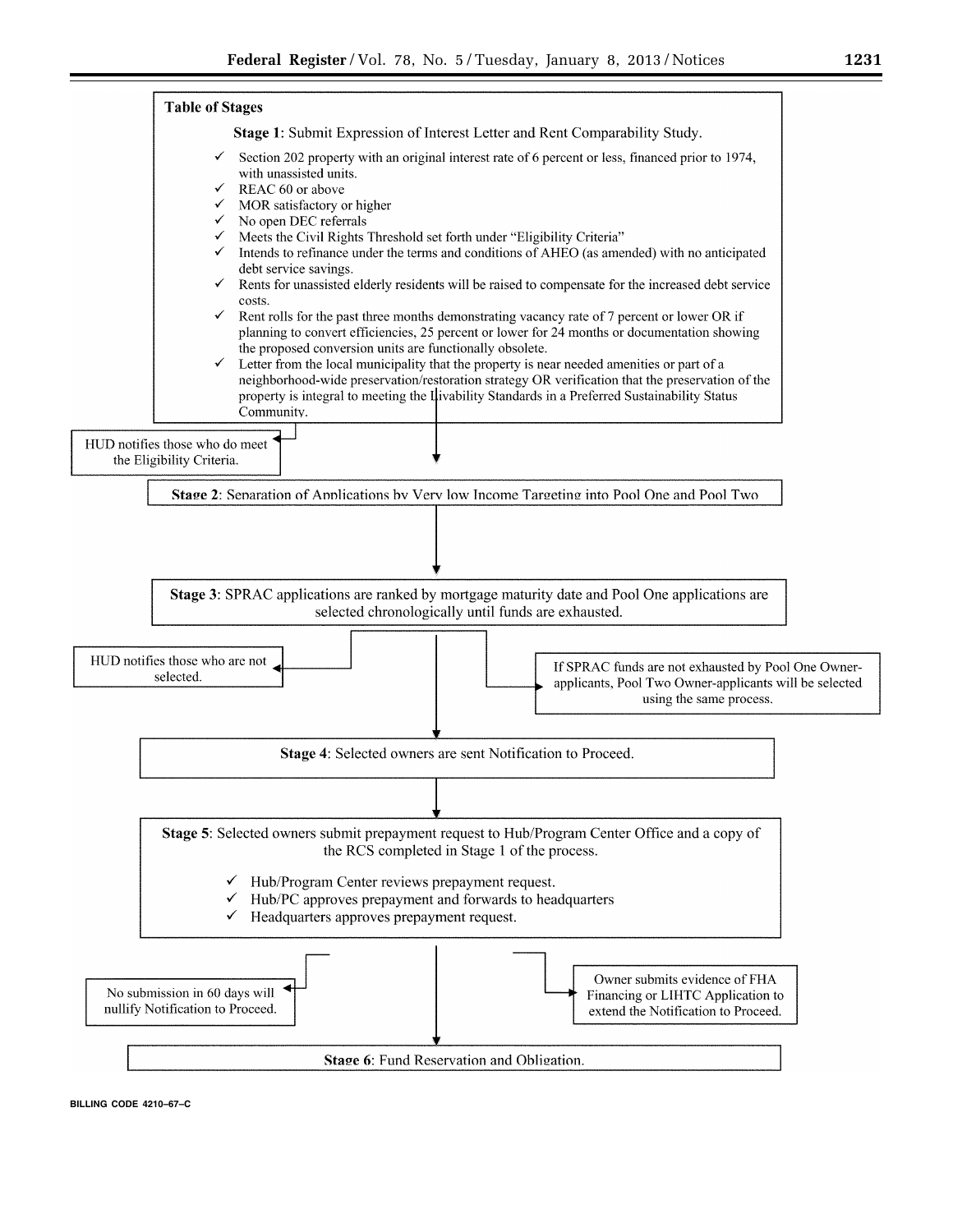# ATTACHMENT 1—LOW VACANCY AREAS

|                            |                                                                                                                                                                 | Vacancy Rate for Units Affordable<br>to 80% of AMI |                          |
|----------------------------|-----------------------------------------------------------------------------------------------------------------------------------------------------------------|----------------------------------------------------|--------------------------|
| <b>County FIPS</b><br>code | County name                                                                                                                                                     | 2009 ACS 5<br>Year average<br>(percent)            | 2000 Census<br>(percent) |
| 01007                      |                                                                                                                                                                 | 0.6                                                | 6.2                      |
| 01063                      |                                                                                                                                                                 | 0.4                                                | 3.4                      |
| 01065                      |                                                                                                                                                                 | 0.9                                                | 2.6                      |
| 01085                      |                                                                                                                                                                 | 3.9                                                | 6.6                      |
| 01091                      |                                                                                                                                                                 | 3.3                                                | 7.1                      |
| 01107                      |                                                                                                                                                                 | 5.7                                                | 5.9                      |
| 01131                      |                                                                                                                                                                 | 3.6                                                | 5.4                      |
| 02020<br>02050             |                                                                                                                                                                 | 4.8<br>2.6                                         | 5.4<br>6.8               |
| 02110                      |                                                                                                                                                                 | 1.8                                                | 6.2                      |
| 02188                      |                                                                                                                                                                 | 2.6                                                | 4.9                      |
| 02195                      |                                                                                                                                                                 | 6.8                                                | N/A                      |
| 02220                      |                                                                                                                                                                 | 1.3                                                | 5.1                      |
| 02270                      |                                                                                                                                                                 | 1.0                                                | 5.0                      |
| 04005                      |                                                                                                                                                                 | 6.8                                                | 7.2                      |
| 05041                      |                                                                                                                                                                 | 6.2                                                | 7.1                      |
| 05057                      |                                                                                                                                                                 | 3.2                                                | 5.4                      |
| 05079                      |                                                                                                                                                                 | 6.8                                                | 7.1                      |
| 05085<br>05099             | Lonoke County; Little Rock-North Little Rock-Conway, AR Metro Area; Arkansas                                                                                    | 3.0<br>2.4                                         | 6.2<br>4.7               |
| 06001                      | Alameda County; San Francisco-Oakland-Fremont, CA Metro Area; California                                                                                        | 6.7                                                | 2.5                      |
| 06007                      |                                                                                                                                                                 | 4.7                                                | 5.9                      |
| 06009                      |                                                                                                                                                                 | 6.2                                                | 5.8                      |
| 06011                      |                                                                                                                                                                 | 2.8                                                | 2.9                      |
| 06013                      | Contra Costa County; San Francisco-Oakland-Fremont, CA Metro Area; California                                                                                   | 7.6                                                | 3.0                      |
| 06019                      |                                                                                                                                                                 | 4.9                                                | 6.9                      |
| 06023                      | Humboldt County; Eureka-Arcata-Fortuna, CA Micro Area; California                                                                                               | 6.3                                                | 5.8                      |
| 06025                      |                                                                                                                                                                 | 5.6                                                | 5.5                      |
| 06027                      |                                                                                                                                                                 | 3.4                                                | 7.2                      |
| 06031<br>06037             | Los Angeles County; Los Angeles-Long Beach-Santa Ana, CA Metro Area; California                                                                                 | 3.7<br>2.4                                         | 6.7<br>4.2               |
| 06039                      |                                                                                                                                                                 | 3.8                                                | 6.2                      |
| 06041                      | Marin County; San Francisco-Oakland-Fremont, CA Metro Area; California                                                                                          | 2.6                                                | 1.8                      |
| 06045                      |                                                                                                                                                                 | 5.0                                                | 3.5                      |
| 06047                      |                                                                                                                                                                 | 6.3                                                | 4.7                      |
| 06053                      |                                                                                                                                                                 | 5.7                                                | 2.4                      |
| 06055                      |                                                                                                                                                                 | 5.1                                                | 2.0                      |
| 06057                      |                                                                                                                                                                 | 6.7                                                | 3.2                      |
| 06059<br>06061             | Orange County; Los Angeles-Long Beach-Santa Ana, CA Metro Area; California<br>Placer County; Sacramento-Arden-Arcade-Roseville, CA Metro Area; California       | 2.7<br>7.5                                         | 2.7<br>4.3               |
| 06067                      | Sacramento County; Sacramento-Arden-Arcade-Roseville, CA Metro Area; Cali-                                                                                      | 7.6                                                | 5.2                      |
|                            | fornia.                                                                                                                                                         |                                                    |                          |
| 06069                      | San Benito County; San Jose-Sunnyvale-Santa Clara, CA Metro Area; California                                                                                    | 3.4                                                | 2.6                      |
| 06073.                     | San Diego County; San Diego-Carlsbad-San Marcos, CA Metro Area; California                                                                                      | 4.7                                                | 3.0                      |
| 06075                      | San Francisco County; San Francisco-Oakland-Fremont, CA Metro Area; California                                                                                  | 4.2                                                | 2.3                      |
| 06077                      |                                                                                                                                                                 | 6.3                                                | 4.5                      |
| 06079<br>06081             | San Luis Obispo County; San Luis Obispo-Paso Robles, CA Metro Area; California                                                                                  | 3.4<br>4.0                                         | 3.0                      |
| 06083                      | San Mateo County; San Francisco-Oakland-Fremont, CA Metro Area; California<br>Santa Barbara County; Santa Barbara-Santa Maria-Goleta, CA Metro Area; California | 3.7                                                | 1.6<br>2.8               |
| 06085                      | Santa Clara County; San Jose-Sunnyvale-Santa Clara, CA Metro Area; California                                                                                   | 3.3                                                | 1.6                      |
| 06087                      | Santa Cruz County; Santa Cruz-Watsonville, CA Metro Area; California                                                                                            | 3.4                                                | 2.1                      |
| 06089                      |                                                                                                                                                                 | 6.5                                                | 7.0                      |
| 06091                      |                                                                                                                                                                 | 1.4                                                | 6.9                      |
| 06095                      |                                                                                                                                                                 | 7.1                                                | 4.0                      |
| 06097                      |                                                                                                                                                                 | 5.3                                                | 1.8                      |
| 06099                      |                                                                                                                                                                 | 6.6                                                | 4.1                      |
| 06101<br>06107             |                                                                                                                                                                 | 7.1<br>3.3                                         | 5.5<br>6.6               |
| 06109                      | Tuolumne County; Phoenix Lake-Cedar Ridge, CA Micro Area; California                                                                                            | 5.5                                                | 6.9                      |
| 06111                      | Ventura County; Oxnard-Thousand Oaks-Ventura, CA Metro Area; California                                                                                         | 3.2                                                | 2.8                      |
| 06113                      | Yolo County; Sacramento-Arden-Arcade-Roseville, CA Metro Area; California                                                                                       | 3.9                                                | 3.1                      |
| 08005                      | Arapahoe County; Denver-Aurora-Broomfield, CO Metro Area; Colorado                                                                                              | 8.5                                                | 4.3                      |
| 08013                      |                                                                                                                                                                 | 4.8                                                | 3.6                      |
| 08014                      | Broomfield County; Denver-Aurora-Broomfield, CO Metro Area; Colorado                                                                                            | 6.5                                                | N/A                      |
| 08021                      |                                                                                                                                                                 | 7.5                                                | 5.7                      |
| 08045<br>08059             | Jefferson County; Denver-Aurora-Broomfield, CO Metro Area; Colorado                                                                                             | 2.6<br>5.6                                         | 3.7<br>4.0               |
| 08069                      |                                                                                                                                                                 | 5.3                                                | 4.3                      |
|                            |                                                                                                                                                                 |                                                    |                          |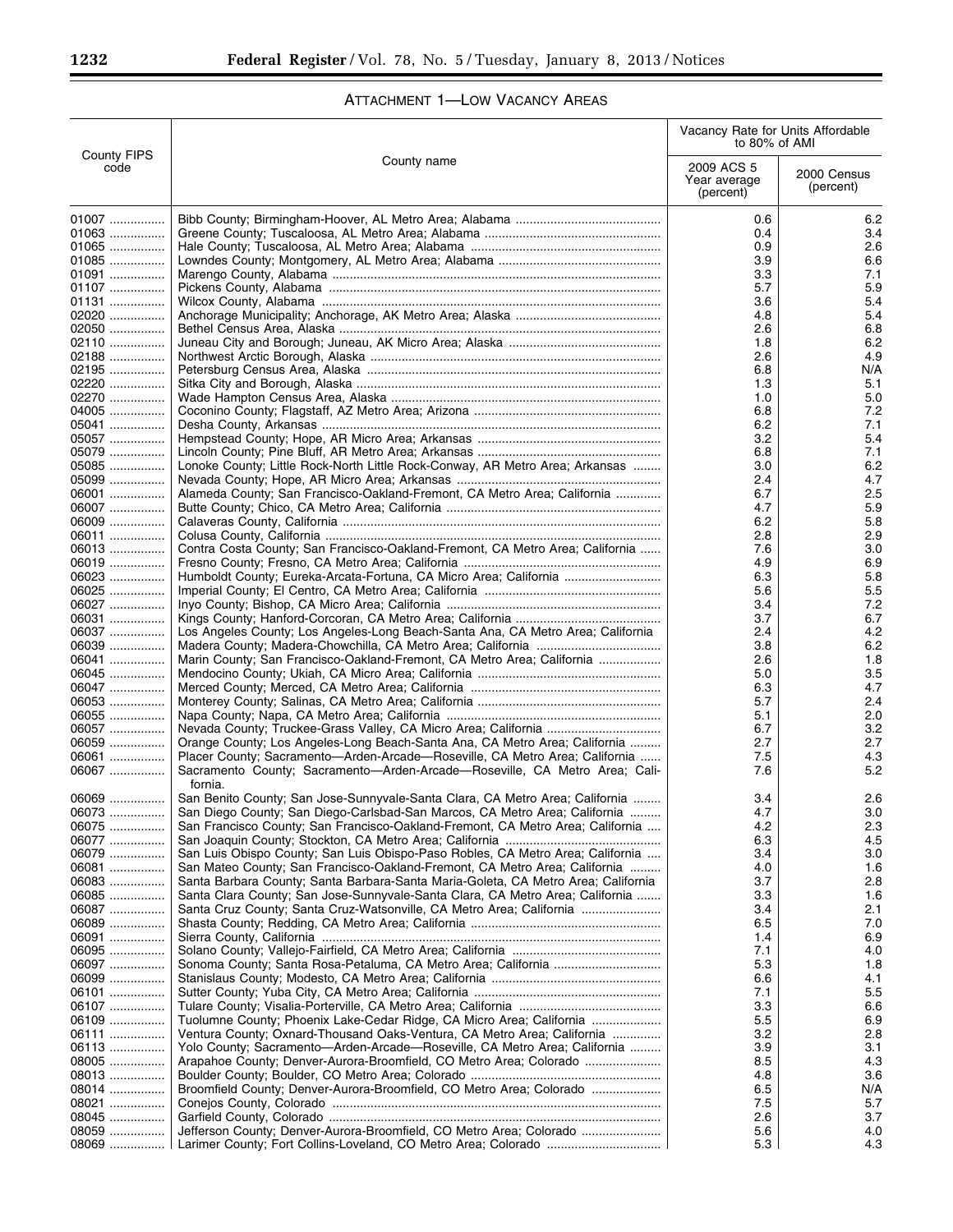| ATTACHMENT 1-LOW VACANCY AREAS-Continued |  |  |  |
|------------------------------------------|--|--|--|
|------------------------------------------|--|--|--|

|                            |                                                                                                                                                  | Vacancy Rate for Units Affordable<br>to 80% of AMI |                          |
|----------------------------|--------------------------------------------------------------------------------------------------------------------------------------------------|----------------------------------------------------|--------------------------|
| <b>County FIPS</b><br>code | County name                                                                                                                                      | 2009 ACS 5<br>Year average<br>(percent)            | 2000 Census<br>(percent) |
| 08071                      |                                                                                                                                                  | 8.3                                                | 5.7                      |
| 08077                      |                                                                                                                                                  | 2.7                                                | 6.1                      |
| 08079<br>08087             |                                                                                                                                                  | N/A<br>8.4                                         | 6.2<br>6.0               |
| 08097                      |                                                                                                                                                  | 4.7                                                | 6.2                      |
| 09001                      | Fairfield County; Bridgeport-Stamford-Norwalk, CT Metro Area; Connecticut                                                                        | 7.5                                                | 4.4                      |
| 09003                      | Hartford County; Hartford-West Hartford-East Hartford, CT Metro Area; Connecticut                                                                | 7.5                                                | 6.6                      |
| 09005<br>09007             | Middlesex County; Hartford-West Hartford-East Hartford, CT Metro Area; Connecticut                                                               | 7.5<br>5.9                                         | 4.6<br>5.0               |
| 09009                      |                                                                                                                                                  | 7.3                                                | 6.7                      |
| 09011                      | New London County; Norwich-New London, CT Metro Area; Connecticut                                                                                | 5.6                                                | 6.7                      |
| 09013                      | Tolland County; Hartford-West Hartford-East Hartford, CT Metro Area; Connecticut                                                                 | 6.2                                                | 3.9                      |
| 09015<br>11001             | District of Columbia; Washington-Arlington-Alexandria, DC-VA-MD-WV Metro Area;                                                                   | 4.3<br>5.8                                         | 5.2<br>6.6               |
|                            | District of Columbia.                                                                                                                            |                                                    |                          |
| 12003                      |                                                                                                                                                  | 1.5                                                | 7.1                      |
| $12086$<br>13007           | Miami-Dade County; Miami-Fort Lauderdale-Pompano Beach, FL Metro Area; Florida                                                                   | 7.8<br>7.2                                         | 7.1                      |
| $13013$                    | Barrow County; Atlanta-Sandy Springs-Marietta, GA Metro Area; Georgia                                                                            | 8.6                                                | 1.1<br>5.6               |
| $13035$                    | Butts County; Atlanta-Sandy Springs-Marietta, GA Metro Area; Georgia                                                                             | 4.0                                                | 5.9                      |
| 13043                      |                                                                                                                                                  | 2.6                                                | 6.2                      |
| 13079                      |                                                                                                                                                  | 7.0                                                | 6.6                      |
| 13083                      |                                                                                                                                                  | 8.6                                                | 6.4                      |
| 13085<br>13105             | Dawson County; Atlanta-Sandy Springs-Marietta, GA Metro Area; Georgia                                                                            | 3.5<br>7.5                                         | 3.6<br>7.1               |
| 13117                      | Forsyth County; Atlanta-Sandy Springs-Marietta, GA Metro Area; Georgia                                                                           | 6.5                                                | 4.5                      |
| 13129                      |                                                                                                                                                  | 8.4                                                | 6.4                      |
| 13133                      |                                                                                                                                                  | 7.3                                                | 3.4                      |
| 13139                      |                                                                                                                                                  | 7.3                                                | 5.9                      |
| 13159<br>13171             | Jasper County; Atlanta-Sandy Springs-Marietta, GA Metro Area; Georgia<br>Lamar County; Atlanta-Sandy Springs-Marietta, GA Metro Area; Georgia    | 3.7<br>4.6                                         | 3.2<br>6.9               |
| 13181                      |                                                                                                                                                  | 2.2                                                | 4.7                      |
| 13197                      |                                                                                                                                                  | 8.3                                                | 3.7                      |
| 13199                      | Meriwether County; Atlanta-Sandy Springs-Marietta, GA Metro Area; Georgia                                                                        | 4.9                                                | 6.2                      |
| 13205                      |                                                                                                                                                  | 2.2                                                | 3.4                      |
| 13211<br>13217             | Newton County; Atlanta-Sandy Springs-Marietta, GA Metro Area; Georgia                                                                            | 3.1<br>7.7                                         | 3.8<br>6.6               |
| 13231                      | Pike County; Atlanta-Sandy Springs-Marietta, GA Metro Area; Georgia                                                                              | 8.1                                                | 4.2                      |
| 13237                      |                                                                                                                                                  | 1.0                                                | 4.3                      |
| 13249                      |                                                                                                                                                  | 3.2                                                | 6.4                      |
| 13293                      | Walton County; Atlanta-Sandy Springs-Marietta, GA Metro Area; Georgia                                                                            | 2.7                                                | 7.0<br>5.5               |
| 13297<br>13301             |                                                                                                                                                  | 4.0<br>1.2                                         | 4.7                      |
| 13307                      |                                                                                                                                                  | N/A                                                | N/A                      |
| 15005                      |                                                                                                                                                  | N/A                                                | N/A                      |
| 16001                      |                                                                                                                                                  | 6.6                                                | 5.6                      |
| 16017<br>16027             |                                                                                                                                                  | 5.0<br>7.8                                         | 7.0<br>7.1               |
| $16041$                    |                                                                                                                                                  | 1.1                                                | 3.0                      |
| 16045                      |                                                                                                                                                  | N/A                                                | 6.1                      |
| 16047                      |                                                                                                                                                  | 4.7                                                | 4.0                      |
| 16053<br>16057             |                                                                                                                                                  | 4.1<br>5.8                                         | 6.9<br>5.3               |
| 16065                      |                                                                                                                                                  | 3.0                                                | 6.3                      |
| 16069                      |                                                                                                                                                  | 3.3                                                | 4.3                      |
| 16071                      |                                                                                                                                                  | 5.3                                                | 6.3                      |
| 16077                      |                                                                                                                                                  | 3.8                                                | 4.9                      |
| 16087<br>17007             |                                                                                                                                                  | 3.8<br>6.8                                         | 6.4<br>6.5               |
| 17009                      |                                                                                                                                                  | 2.4                                                | 6.4                      |
| 17013                      |                                                                                                                                                  | 4.1                                                | 7.1                      |
| 17019                      |                                                                                                                                                  | 8.5                                                | 7.1                      |
| 17027                      |                                                                                                                                                  | 3.5                                                | 4.4                      |
| 17031<br>17037             | Cook County; Chicago-Naperville-Joliet, IL-IN-WI Metro Area; Illinois<br>DeKalb County; Chicago-Naperville-Joliet, IL-IN-WI Metro Area; Illinois | 8.0<br>4.5                                         | 6.1<br>3.8               |
| 17043                      | DuPage County; Chicago-Naperville-Joliet, IL-IN-WI Metro Area; Illinois                                                                          | 8.3                                                | 5.2                      |
| 17053                      |                                                                                                                                                  | 2.5                                                | 5.0                      |
| 17055                      |                                                                                                                                                  | 6.8                                                | 6.7                      |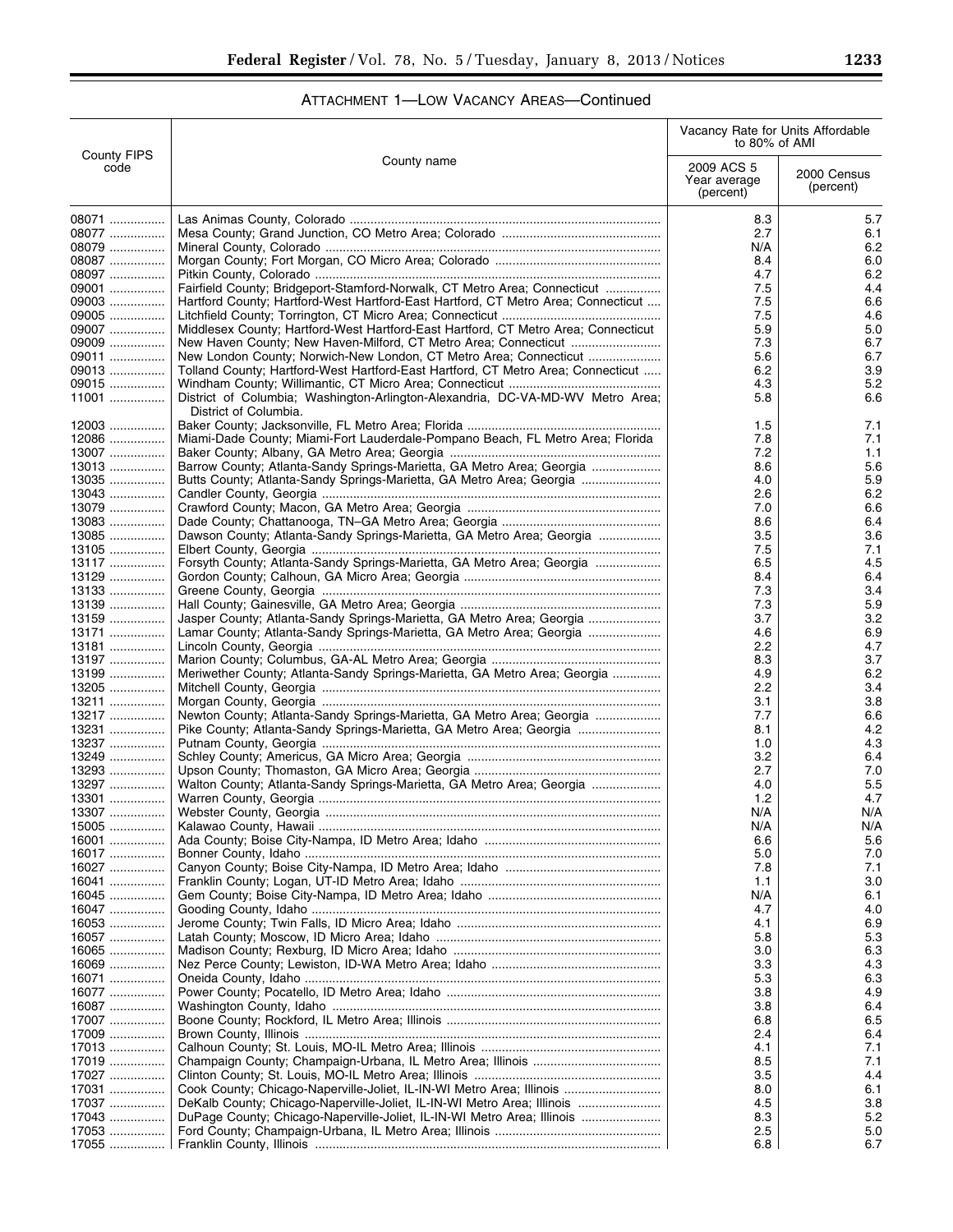-

|                  | <b>County FIPS</b><br>County name<br>code                                    | Vacancy Rate for Units Affordable<br>to 80% of AMI |                          |
|------------------|------------------------------------------------------------------------------|----------------------------------------------------|--------------------------|
|                  |                                                                              | 2009 ACS 5<br>Year average<br>(percent)            | 2000 Census<br>(percent) |
| 17057            |                                                                              | 5.2                                                | 4.4                      |
| 17061            |                                                                              | 5.0                                                | 5.6                      |
| 17071            |                                                                              | 1.0                                                | 7.0                      |
| 17073            | Henry County; Davenport-Moline-Rock Island, IA-IL Metro Area; Illinois       | 8.0                                                | 5.5                      |
| 17075<br>17083   |                                                                              | 6.7<br>4.8                                         | 6.6<br>5.2               |
| $17087$          |                                                                              | 1.3                                                | 3.4                      |
| 17089            | Kane County; Chicago-Naperville-Joliet, IL-IN-WI Metro Area; Illinois        | 7.2                                                | 5.1                      |
| 17091            |                                                                              | 7.2                                                | 6.4                      |
| 17097            | Lake County; Chicago-Naperville-Joliet, IL-IN-WI Metro Area; Illinois        | 8.2                                                | 5.5                      |
| 17109            |                                                                              | 3.4                                                | 6.9                      |
| 17111            | McHenry County; Chicago-Naperville-Joliet, IL-IN-WI Metro Area; Illinois     | 7.1                                                | 4.0                      |
| $17125$<br>17131 | Mercer County; Davenport-Moline-Rock Island, IA-IL Metro Area; Illinois      | 3.6<br>4.9                                         | 5.8<br>5.2               |
| 17139            |                                                                              | 8.0                                                | 5.2                      |
| $17141$          |                                                                              | 5.8                                                | 6.0                      |
| 17147            |                                                                              | 5.7                                                | 4.8                      |
| 17149            |                                                                              | 4.6                                                | 6.6                      |
| 17153            |                                                                              | 5.2                                                | 6.6                      |
| 17161            | Rock Island County; Davenport-Moline-Rock Island, IA-IL Metro Area; Illinois | 7.0                                                | 7.1                      |
| 17169<br>17171   |                                                                              | N/A<br>4.1                                         | 6.3                      |
| 17173            |                                                                              | 3.9                                                | 6.8<br>6.7               |
| 17181            |                                                                              | 1.8                                                | 4.4                      |
| 17195            |                                                                              | 3.6                                                | 7.0                      |
| 17197            | Will County; Chicago-Naperville-Joliet, IL-IN-WI Metro Area; Illinois        | 8.0                                                | 6.5                      |
| 17203            |                                                                              | 4.4                                                | 6.7                      |
| 18001            |                                                                              | 8.0                                                | 6.2                      |
| 18007            |                                                                              | 4.3                                                | 6.8                      |
| $18015$          | Dearborn County; Cincinnati-Middletown, OH-KY-IN Metro Area; Indiana         | 4.2                                                | 4.5<br>7.0               |
| 18029<br>18031   |                                                                              | 8.6<br>1.7                                         | 6.4                      |
| 18037            |                                                                              | 6.1                                                | 3.8                      |
| 18073            | Jasper County; Chicago-Naperville-Joliet, IL-IN-WI Metro Area; Indiana       | 5.1                                                | 5.2                      |
| 18085            |                                                                              | 3.0                                                | 6.4                      |
| 18087            |                                                                              | 5.7                                                | 6.4                      |
| 18089            | Lake County; Chicago-Naperville-Joliet, IL-IN-WI Metro Area; Indiana         | 7.8                                                | 7.0                      |
| $18105$          |                                                                              | 8.5                                                | 6.4                      |
| 18111<br>18119   | Newton County; Chicago-Naperville-Joliet, IL-IN-WI Metro Area; Indiana       | 5.9<br>4.6                                         | 6.7<br>5.5               |
| 18121            |                                                                              | 7.5                                                | 5.5                      |
| 18127            | Porter County; Chicago-Naperville-Joliet, IL-IN-WI Metro Area; Indiana       | 7.1                                                | 7.1                      |
| 18137            |                                                                              | 6.0                                                | 4.7                      |
| 18149            |                                                                              | 3.9                                                | 4.5                      |
| 18157            |                                                                              | 6.6                                                | 5.2                      |
| 18159            |                                                                              | 1.8                                                | 6.3                      |
| 18161<br>$18165$ |                                                                              | 5.7<br>7.5                                         | 6.2<br>5.4               |
| 18171            |                                                                              | 6.4                                                | 5.8                      |
| 18175            | Washington County; Louisville-Jefferson County, KY-IN Metro Area; Indiana    | 6.3                                                | 6.5                      |
| 18181            |                                                                              | 8.5                                                | 6.6                      |
| 18183            |                                                                              | 6.7                                                | 7.3                      |
| 19003            |                                                                              | 4.5                                                | 6.9                      |
| 19005            |                                                                              | 7.4                                                | 6.2                      |
| 19009            |                                                                              | 4.3<br>3.8                                         | 6.3<br>6.7               |
| 19011<br>19013   |                                                                              | 4.8                                                | 4.9                      |
| 19015            |                                                                              | 2.9                                                | 7.2                      |
| 19017            |                                                                              | 3.0                                                | 5.4                      |
| 19021            |                                                                              | 1.8                                                | 5.7                      |
| 19023            |                                                                              | 2.5                                                | 4.7                      |
| 19031            |                                                                              | 0.9                                                | 5.3                      |
| 19033            |                                                                              | 8.0                                                | 5.4                      |
| 19037<br>19041   |                                                                              | 3.4<br>7.3                                         | 6.8<br>4.2               |
| 19049            |                                                                              | 4.5                                                | 6.3                      |
| 19073            |                                                                              | 4.7                                                | 6.3                      |
| 19075            |                                                                              | 5.0                                                | 4.7                      |

# ATTACHMENT 1—LOW VACANCY AREAS—Continued

۰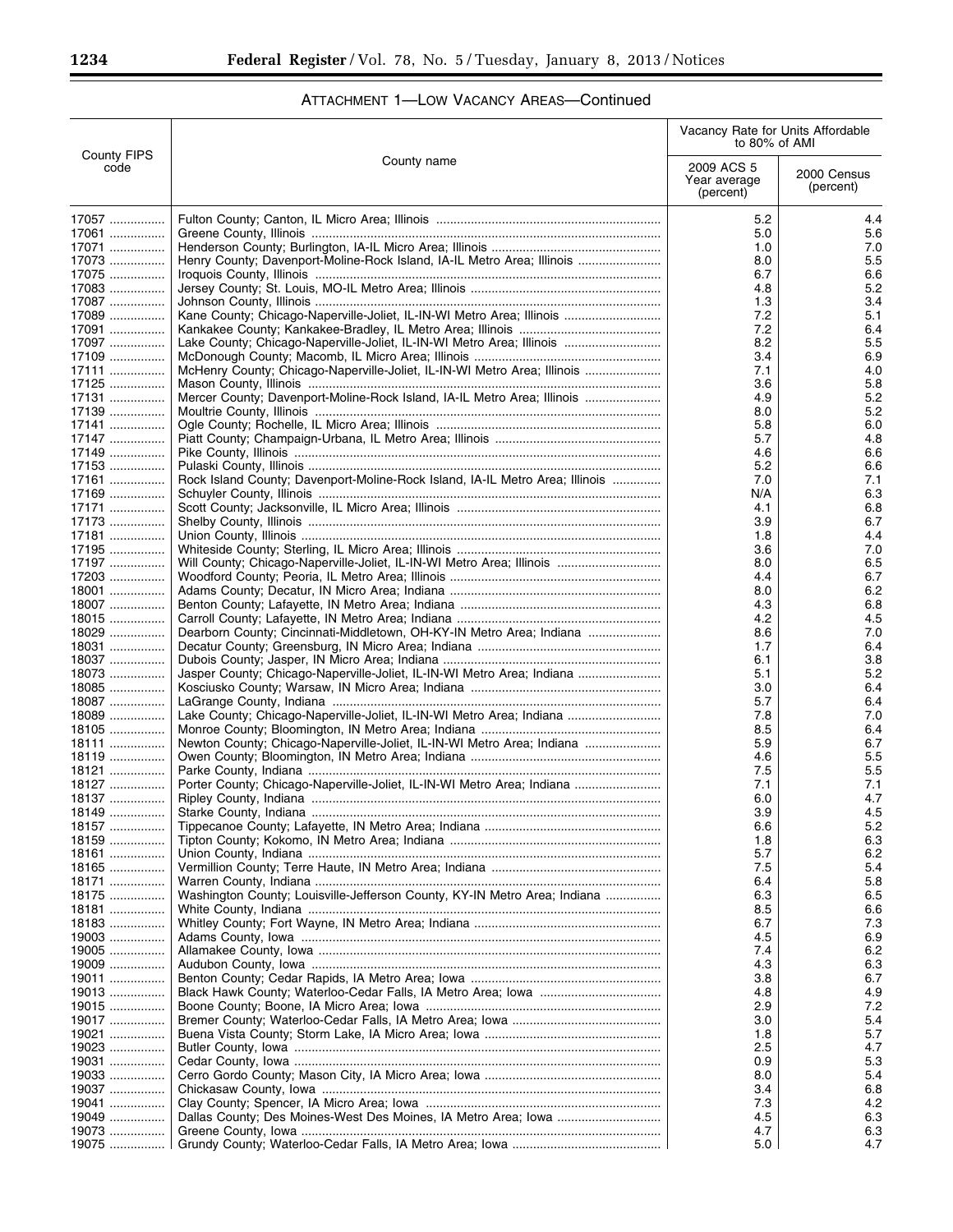| ATTACHMENT 1-LOW VACANCY AREAS-Continued |
|------------------------------------------|
|------------------------------------------|

|                            |                                                                         | Vacancy Rate for Units Affordable<br>to 80% of AMI |                          |
|----------------------------|-------------------------------------------------------------------------|----------------------------------------------------|--------------------------|
| <b>County FIPS</b><br>code | County name                                                             | 2009 ACS 5<br>Year average<br>(percent)            | 2000 Census<br>(percent) |
| 19079                      |                                                                         | 6.4                                                | 5.0                      |
| 19081                      |                                                                         | 5.3                                                | 5.6                      |
| 19085<br>19091             |                                                                         | 5.5<br>5.3                                         | 7.0<br>5.7               |
| 19097                      |                                                                         | 6.0                                                | 5.2                      |
| 19103                      |                                                                         | 5.3                                                | 3.4                      |
| $19105$                    |                                                                         | 6.5                                                | 5.1                      |
| 19113                      |                                                                         | 6.9                                                | 5.9                      |
| 19121<br>19131             |                                                                         | 4.4<br>N/A                                         | 7.2<br>6.9               |
| 19135                      |                                                                         | N/A                                                | 6.8                      |
| 19139                      |                                                                         | 5.1                                                | 6.3                      |
| 19153                      |                                                                         | 5.7                                                | 6.5                      |
| 19159                      |                                                                         | 1.0                                                | 5.3                      |
| 19163<br>19169             | Scott County; Davenport-Moline-Rock Island, IA-IL Metro Area; lowa      | 8.0<br>4.2                                         | 7.2<br>4.8               |
| 19177                      |                                                                         | 7.0                                                | 5.9                      |
| 19179                      |                                                                         | 7.4                                                | 7.0                      |
| 19181                      |                                                                         | 2.8                                                | 7.2                      |
| 19185                      |                                                                         | 2.2                                                | 6.9                      |
| 19187                      |                                                                         | 4.6                                                | 7.3                      |
| 19191<br>19197             |                                                                         | 7.0<br>6.7                                         | 5.9<br>7.1               |
| 20017                      |                                                                         | N/A                                                | 4.8                      |
| 20023                      |                                                                         | 5.8                                                | 7.1                      |
| 20045                      |                                                                         | 6.3                                                | 3.7                      |
| 20049                      |                                                                         | N/A                                                | 7.3                      |
| 20059                      |                                                                         | 6.5                                                | 5.4                      |
| 20073<br>20079             |                                                                         | 3.7<br>8.7                                         | 6.2<br>7.0               |
| 20087                      |                                                                         | 4.9                                                | 4.8                      |
| 20091                      |                                                                         | 7.6                                                | 7.2                      |
| 20107                      |                                                                         | 4.7                                                | 6.2                      |
| 20121                      |                                                                         | 2.9                                                | 5.9                      |
| 20131                      |                                                                         | 4.7                                                | 6.3                      |
| 20133<br>20161             |                                                                         | 3.3<br>4.3                                         | 7.3<br>3.7               |
| 20183                      |                                                                         | 6.3                                                | 4.4                      |
| 20199                      |                                                                         | 4.8                                                | 7.1                      |
| 21017                      |                                                                         | 4.7                                                | 7.0                      |
| 21023                      | Bracken County; Cincinnati-Middletown, OH-KY-IN Metro Area; Kentucky    | 6.1                                                | 3.5                      |
| 21025<br>21029             |                                                                         | 2.4                                                | 7.0                      |
| 21031                      | Bullitt County; Louisville-Jefferson County, KY-IN Metro Area; Kentucky | 6.1<br>7.3                                         | 7.0<br>7.0               |
| 21045                      |                                                                         | 2.1                                                | 6.3                      |
| 21051                      |                                                                         | 4.0                                                | 5.2                      |
| 21069                      |                                                                         | 4.5                                                | 6.9                      |
| 21097                      |                                                                         | 7.3                                                | 6.2                      |
| 21101<br>21103             | Henry County; Louisville-Jefferson County, KY-IN Metro Area; Kentucky   | 6.7<br>1.8                                         | 6.4<br>6.3               |
| 21105                      |                                                                         | N/A                                                | 4.5                      |
| 21109                      |                                                                         | 4.7                                                | 4.9                      |
| 21113                      |                                                                         | 5.6                                                | 5.4                      |
| 21129                      |                                                                         | 5.9                                                | 6.9                      |
| 21153                      |                                                                         | 8.3                                                | 6.6                      |
| 21185<br>21189             | Oldham County; Louisville-Jefferson County, KY-IN Metro Area; Kentucky  | 5.7                                                | 4.8<br>6.4               |
| 21197                      |                                                                         | 1.1<br>3.1                                         | 7.2                      |
| 21211                      | Shelby County; Louisville-Jefferson County, KY-IN Metro Area; Kentucky  | 7.1                                                | 5.0                      |
| 21221                      |                                                                         | 7.6                                                | 4.6                      |
| 21229                      |                                                                         | 6.3                                                | 1.9                      |
| 21239                      |                                                                         | 3.2                                                | 6.0                      |
| 22007                      |                                                                         | 6.0                                                | 4.5                      |
| 22009<br>22025             |                                                                         | 6.1<br>2.9                                         | 4.9<br>6.2               |
| 22029                      |                                                                         | 5.6                                                | 5.8                      |
| 22037                      |                                                                         | 1.2                                                | 6.9                      |
| 22039                      |                                                                         | 8.5                                                | 6.4                      |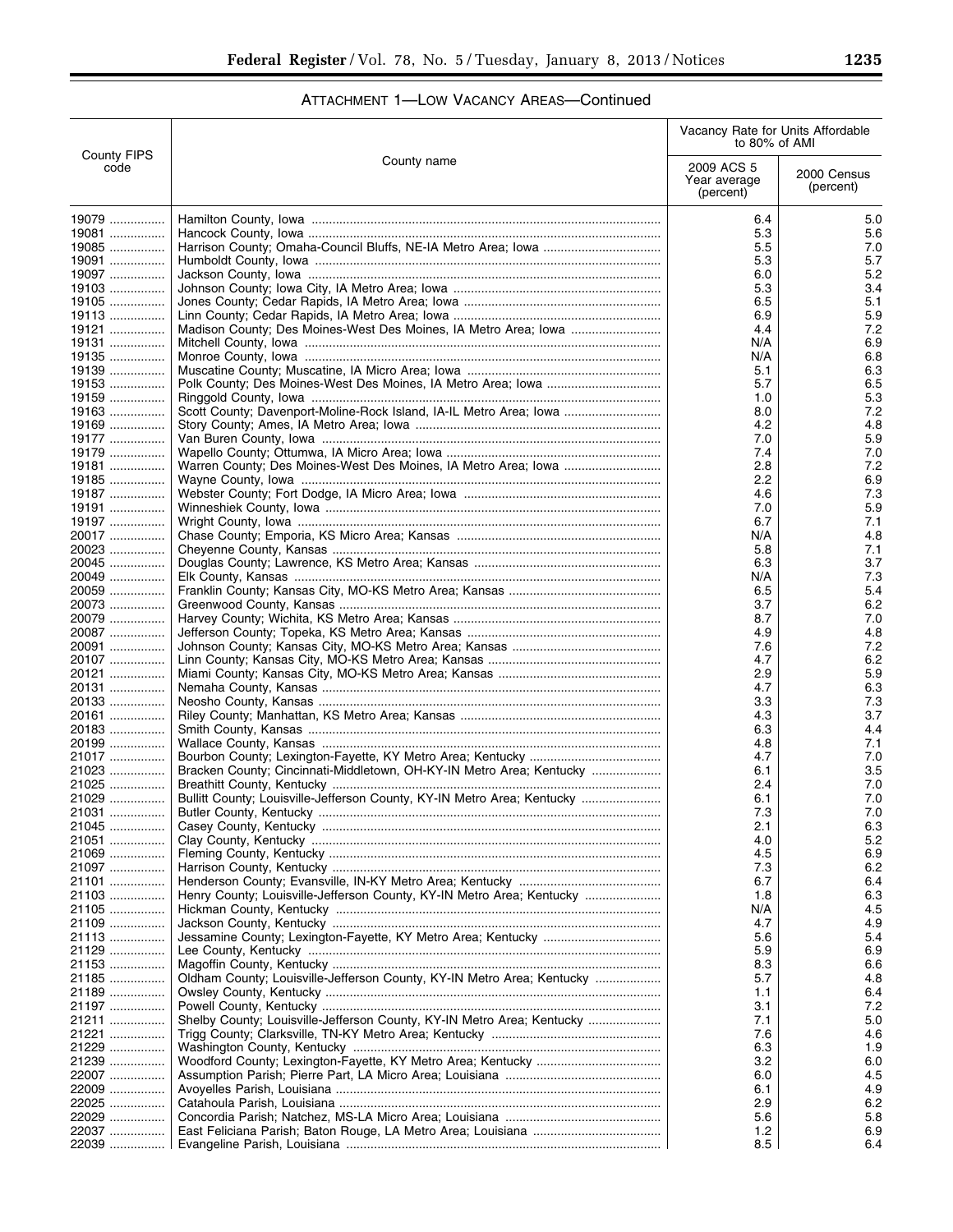|                            |                                                                                               | Vacancy Rate for Units Affordable<br>to 80% of AMI |                          |
|----------------------------|-----------------------------------------------------------------------------------------------|----------------------------------------------------|--------------------------|
| <b>County FIPS</b><br>code | County name                                                                                   | 2009 ACS 5<br>Year average<br>(percent)            | 2000 Census<br>(percent) |
| 22041                      |                                                                                               | 1.8                                                | 5.4                      |
| 22045                      |                                                                                               | 4.0                                                | 5.9                      |
| 22065                      |                                                                                               | 3.7                                                | 5.7                      |
| 22075                      | Plaquemines Parish; New Orleans-Metairie-Kenner, LA Metro Area; Louisiana                     | 2.6                                                | 5.0                      |
| 22081                      |                                                                                               | 2.9                                                | 7.1                      |
| 22083                      |                                                                                               | 5.4                                                | 6.6                      |
| 22087                      | St. Bernard Parish; New Orleans-Metairie-Kenner, LA Metro Area; Louisiana                     | 4.4                                                | 6.0                      |
| 22091                      |                                                                                               | N/A                                                | 4.6                      |
| 22125                      |                                                                                               | 2.5                                                | 7.1                      |
| 23005                      | Cumberland County; Portland-South Portland-Biddeford, ME Metro Area; Maine                    | 5.7                                                | 3.7                      |
| 23009<br>23013             |                                                                                               | 8.1<br>7.3                                         | 4.9<br>5.1               |
| 23019                      |                                                                                               | 5.9                                                | 6.2                      |
| 23023                      | Sagadahoc County; Portland-South Portland-Biddeford, ME Metro Area; Maine                     | 7.5                                                | 6.2                      |
| 24003                      |                                                                                               | 6.3                                                | 4.7                      |
| 24005                      |                                                                                               | 6.2                                                | 6.0                      |
| 24009                      | Calvert County; Washington-Arlington-Alexandria, DC-VA-MD-WV Metro Area; Mary-<br>land.       | 3.9                                                | 7.2                      |
| 24011                      |                                                                                               | 4.5                                                | 7.1                      |
| 24013                      |                                                                                               | 6.0                                                | 4.9                      |
| 24017                      | Charles County; Washington-Arlington-Alexandria, DC-VA-MD-WV Metro Area; Mary-<br>land.       | 5.4                                                | 4.4                      |
| 24019                      |                                                                                               | 4.7                                                | 7.1                      |
| 24021                      | Frederick County; Washington-Arlington-Alexandria, DC-VA-MD-WV Metro Area;<br>Maryland.       | 5.5                                                | 4.8                      |
| 24025                      |                                                                                               | 6.0                                                | 5.9                      |
| 24031                      | Montgomery County; Washington-Arlington-Alexandria, DC-VA-MD-WV Metro Area;<br>Maryland.      | 5.3                                                | 3.1                      |
| 24033                      | Prince George's County; Washington-Arlington-Alexandria, DC-VA-MD-WV Metro<br>Area; Maryland. | 8.1                                                | 5.4                      |
| 24035                      |                                                                                               | 4.9                                                | 5.2                      |
| 24041                      |                                                                                               | 3.1                                                | 5.9                      |
| 24043<br>24045             | Washington County; Hagerstown-Martinsburg, MD-WV Metro Area; Maryland                         | 7.4<br>5.6                                         | 5.7<br>5.2               |
| 25001                      |                                                                                               | 6.5                                                | 5.8                      |
| 25005                      | Bristol County; Providence-New Bedford-Fall River, RI-MA Metro Area; Massachusetts            | 5.1                                                | 5.6                      |
| 25007                      |                                                                                               | 6.6                                                | 4.3                      |
| 25009                      | Essex County; Boston-Cambridge-Quincy, MA-NH Metro Area; Massachusetts                        | 6.3                                                | 3.4                      |
| 25011                      |                                                                                               | 2.3                                                | 2.9                      |
| 25013                      |                                                                                               | 5.0                                                | 5.5                      |
| 25015                      |                                                                                               | 4.8                                                | 2.4                      |
| 25017                      | Middlesex County; Boston-Cambridge-Quincy, MA-NH Metro Area; Massachusetts                    | 5.8                                                | 2.4                      |
| 25021                      | Norfolk County; Boston-Cambridge-Quincy, MA-NH Metro Area; Massachusetts                      | 3.8                                                | 2.8                      |
| 25023                      | Plymouth County; Boston-Cambridge-Quincy, MA-NH Metro Area; Massachusetts                     | 4.4                                                | 3.4                      |
| 25025                      | Suffolk County; Boston-Cambridge-Quincy, MA-NH Metro Area; Massachusetts                      | 5.5                                                | 3.4                      |
| 25027                      |                                                                                               | 7.8                                                | 4.5                      |
| 26005                      |                                                                                               | 6.5                                                | 7.1                      |
| 26007                      |                                                                                               | 6.8                                                | 5.5                      |
| 26015                      |                                                                                               | 7.6                                                | 6.6                      |
| 26027                      |                                                                                               | 8.5                                                | 6.3                      |
| 26029<br>26031             |                                                                                               | 5.9<br>8.0                                         | 5.4<br>6.3               |
| 26045                      |                                                                                               | 8.0                                                | 5.2                      |
| 26051                      |                                                                                               | 6.8                                                | 5.9                      |
| 26055                      |                                                                                               | 8.3                                                | 5.0                      |
| 26061                      |                                                                                               | 4.4                                                | 6.7                      |
| 26063                      |                                                                                               | 8.2                                                | 6.7                      |
| 26067                      |                                                                                               | 6.3                                                | 6.5                      |
| 26077                      |                                                                                               | 8.6                                                | 6.8                      |
| 26081                      |                                                                                               | 7.8                                                | 6.2                      |
| 26087                      |                                                                                               | 7.2                                                | 7.2                      |
| 26091                      |                                                                                               | 6.8                                                | 7.0                      |
| 26099                      |                                                                                               | 7.2                                                | 5.1                      |
| 26111                      |                                                                                               | 6.0                                                | 6.7                      |
| 26115                      |                                                                                               | 8.0                                                | 6.6                      |
| 26119                      |                                                                                               | 4.2                                                | 5.0                      |
| 26123                      | Newaygo County; Grand Rapids-Wyoming, MI Metro Area; Michigan                                 | 6.2<br>4.8                                         | 6.4<br>4.5               |
| 26129                      |                                                                                               |                                                    |                          |

# ATTACHMENT 1—LOW VACANCY AREAS—Continued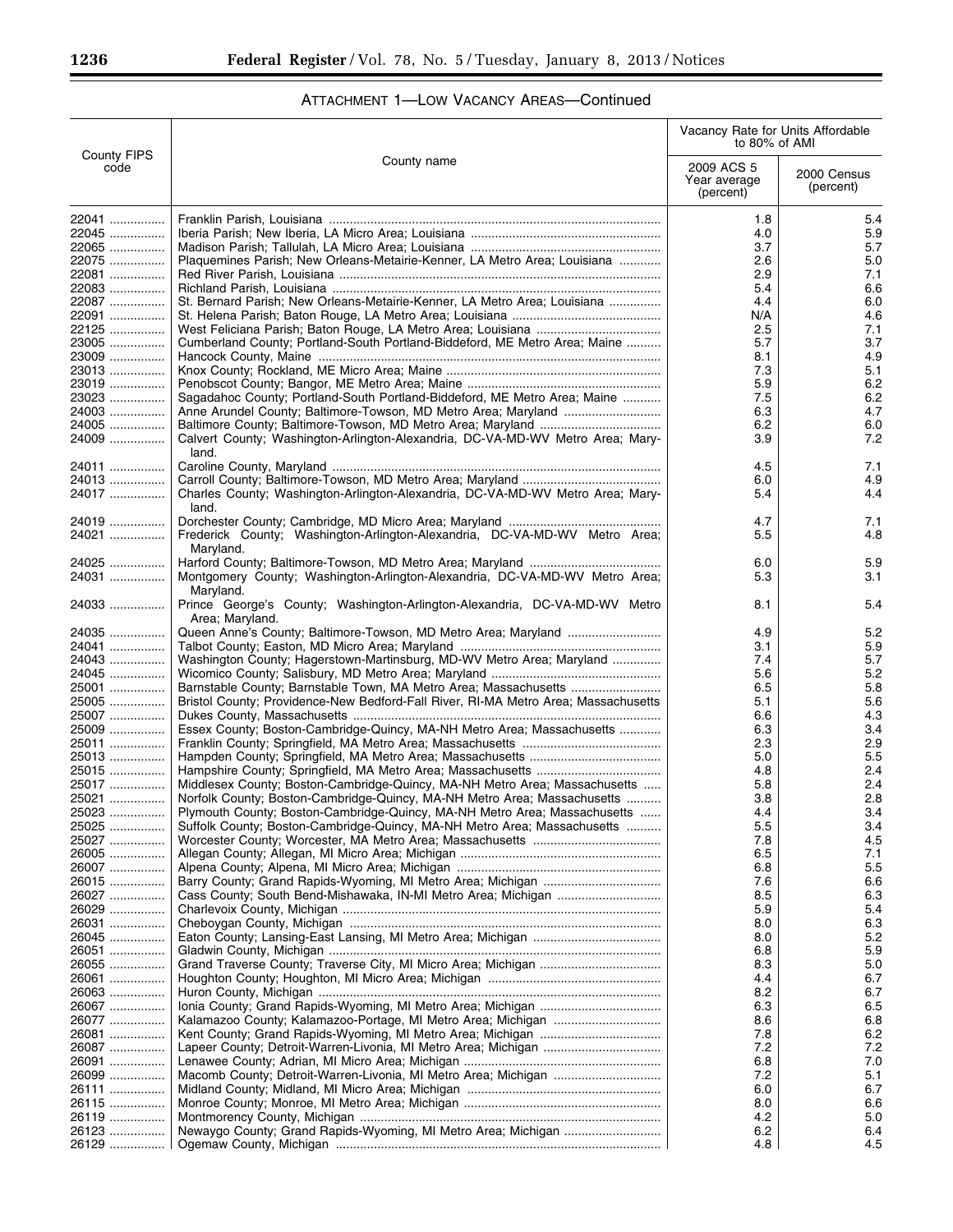|  |  | ATTACHMENT 1-LOW VACANCY AREAS-Continued |
|--|--|------------------------------------------|
|--|--|------------------------------------------|

|                            |                                                                                  | Vacancy Rate for Units Affordable<br>to 80% of AMI |                          |
|----------------------------|----------------------------------------------------------------------------------|----------------------------------------------------|--------------------------|
| <b>County FIPS</b><br>code | County name                                                                      | 2009 ACS 5<br>Year average<br>(percent)            | 2000 Census<br>(percent) |
| 26145                      | Saginaw County; Saginaw-Saginaw Township North, MI Metro Area; Michigan          | 8.7                                                | 7.0                      |
| 26165                      |                                                                                  | 5.4                                                | 6.5                      |
| 27003<br>27005             | Anoka County; Minneapolis-St. Paul-Bloomington, MN-WI Metro Area; Minnesota      | 7.6<br>1.7                                         | 2.1<br>5.7               |
| 27007                      |                                                                                  | 6.2                                                | 4.0                      |
| 27013                      | Blue Earth County; Mankato-North Mankato, MN Metro Area; Minnesota               | 5.6                                                | 3.4                      |
| 27017                      |                                                                                  | 2.5                                                | 4.3                      |
| 27019                      | Carver County; Minneapolis-St. Paul-Bloomington, MN-WI Metro Area; Minnesota     | 4.3                                                | 2.8                      |
| $27021$<br>27025           |                                                                                  | 4.6<br>5.3                                         | 4.1<br>2.2               |
| 27029                      | Chisago County; Minneapolis-St. Paul-Bloomington, MN-WI Metro Area; Minnesota    | 5.5                                                | 5.3                      |
| 27031                      |                                                                                  | 4.9                                                | 6.3                      |
| 27035                      |                                                                                  | 4.6                                                | 2.6                      |
| 27037                      | Dakota County; Minneapolis-St. Paul-Bloomington, MN-WI Metro Area; Minnesota     | 8.2                                                | 2.5                      |
| 27041                      |                                                                                  | 2.3                                                | 6.5                      |
| 27049<br>27053             | Hennepin County; Minneapolis-St. Paul-Bloomington, MN-WI Metro Area; Minnesota   | 6.0<br>6.5                                         | 4.7<br>2.7               |
| 27059                      | Isanti County; Minneapolis-St. Paul-Bloomington, MN-WI Metro Area; Minnesota     | 8.7                                                | 6.0                      |
| 27061                      |                                                                                  | 4.5                                                | 4.2                      |
| 27065                      |                                                                                  | 3.1                                                | 5.0                      |
| 27087                      |                                                                                  | 5.9                                                | 6.8                      |
| 27093                      |                                                                                  | 7.4                                                | 4.3                      |
| 27095                      |                                                                                  | 3.4                                                | 3.3                      |
| 27097                      |                                                                                  | 3.0                                                | 4.0                      |
| 27099<br>27103             | Nicollet County; Mankato-North Mankato, MN Metro Area; Minnesota                 | 5.1<br>2.3                                         | 6.2<br>6.4               |
| 27105                      |                                                                                  | 2.4                                                | 7.1                      |
| 27111                      |                                                                                  | 6.1                                                | 6.0                      |
| 27115                      |                                                                                  | 3.9                                                | 4.2                      |
| 27121                      |                                                                                  | 4.2                                                | 4.0                      |
| 27123                      | Ramsey County; Minneapolis-St. Paul-Bloomington, MN-WI Metro Area; Minnesota     | 6.6                                                | 2.6                      |
| 27137                      |                                                                                  | 5.2                                                | 6.1                      |
| 27139<br>27143             | Scott County; Minneapolis-St. Paul-Bloomington, MN-WI Metro Area; Minnesota      | 6.7<br>7.9                                         | 4.7<br>5.7               |
| 27145                      |                                                                                  | 6.8                                                | 3.4                      |
| 27149                      |                                                                                  | 7.2                                                | 6.8                      |
| 27157                      |                                                                                  | 7.4                                                | 5.2                      |
| 27159                      |                                                                                  | 7.0                                                | 6.4                      |
| 27163                      | Washington County; Minneapolis-St. Paul-Bloomington, MN-WI Metro Area; Minnesota | 6.7                                                | 5.0                      |
| 27169<br>27171             | Wright County; Minneapolis-St. Paul-Bloomington, MN-WI Metro Area; Minnesota     | 4.8<br>3.9                                         | 5.1<br>2.5               |
| 28005                      |                                                                                  | 4.7                                                | 4.0                      |
| 28011                      |                                                                                  | 6.2                                                | 6.5                      |
| 28013                      |                                                                                  | 2.7                                                | 6.5                      |
| 28021                      |                                                                                  | 8.7                                                | 7.1                      |
| 28027                      |                                                                                  | 5.9                                                | 5.1                      |
| 28051                      |                                                                                  | 2.6                                                | 4.7                      |
| 28053<br>28061             |                                                                                  | N/A<br>3.2                                         | 3.5<br>4.5               |
| 28069                      |                                                                                  | 1.2                                                | 2.4                      |
| 28089                      |                                                                                  | 6.8                                                | 5.3                      |
| 28093                      |                                                                                  | 5.6                                                | 7.0                      |
| 28103                      |                                                                                  | 2.3                                                | 7.2                      |
| 28119                      |                                                                                  | 8.2                                                | 3.7                      |
| 28123<br>28125             |                                                                                  | 6.8<br>6.5                                         | 7.0<br>6.7               |
| 28133                      |                                                                                  | 3.4                                                | 6.3                      |
| 28135                      |                                                                                  | 7.8                                                | 4.0                      |
| 28137                      |                                                                                  | 7.1                                                | 4.6                      |
| 28145                      |                                                                                  | 7.6                                                | 5.8                      |
| 28147                      |                                                                                  | 3.5                                                | 4.9                      |
| 28155                      |                                                                                  | 2.3                                                | 4.4                      |
| 28157<br>29003             |                                                                                  | 2.2<br>N/A                                         | 1.3<br>6.3               |
| 29013                      |                                                                                  | 4.9                                                | 6.3                      |
| 29017                      | Bollinger County; Cape Girardeau-Jackson, MO-IL Metro Area; Missouri             | 5.9                                                | 6.4                      |
| 29019                      |                                                                                  | 6.6                                                | 7.3                      |
| 29037                      |                                                                                  | 6.5                                                | 7.1                      |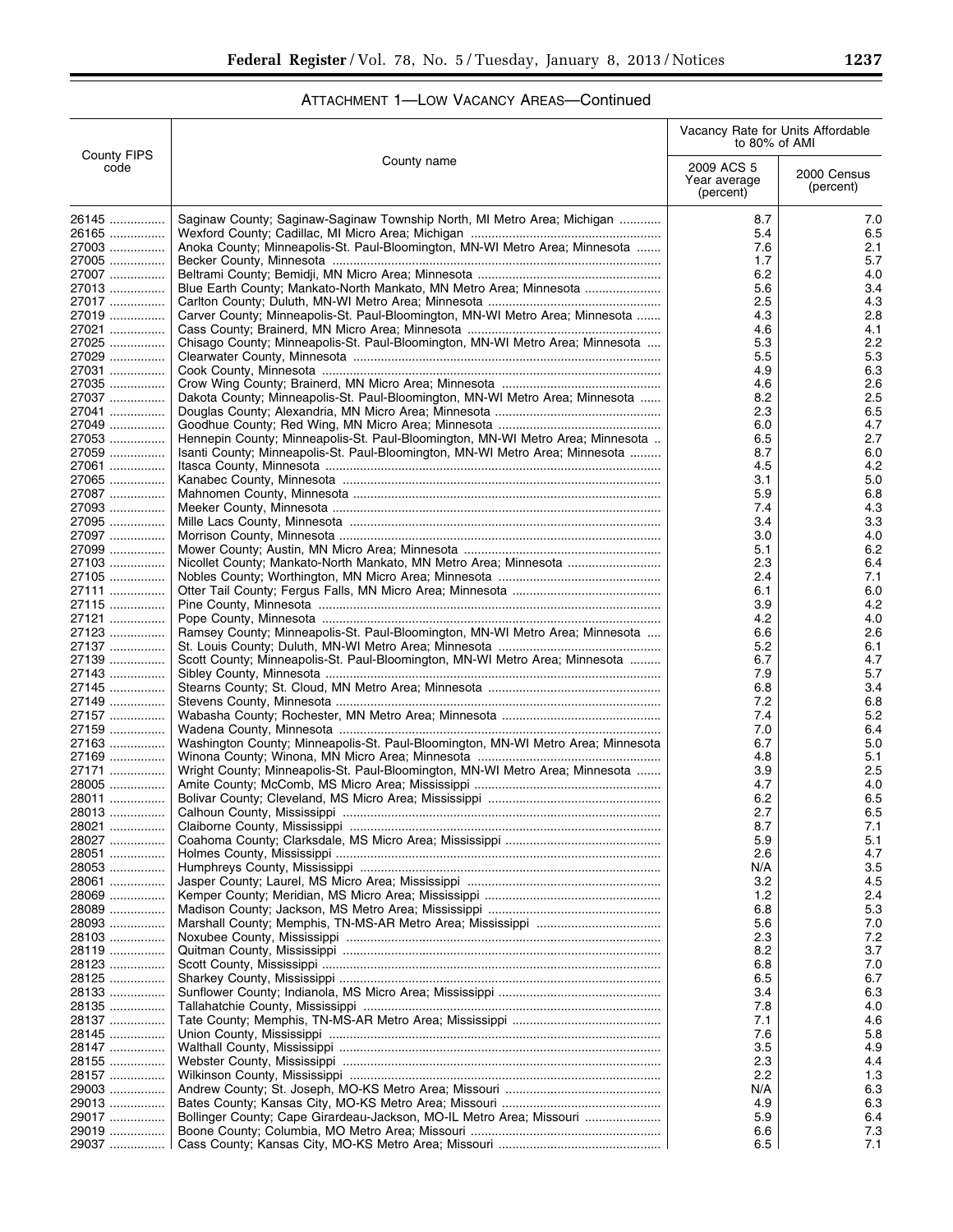|                            |                                                                                                                     | Vacancy Rate for Units Affordable<br>to 80% of AMI |                          |
|----------------------------|---------------------------------------------------------------------------------------------------------------------|----------------------------------------------------|--------------------------|
| <b>County FIPS</b><br>code | County name                                                                                                         | 2009 ACS 5<br>Year average<br>(percent)            | 2000 Census<br>(percent) |
| 29045<br>29049<br>29051    |                                                                                                                     | 6.3<br>6.2<br>6.0                                  | 7.2<br>7.2<br>7.0        |
| 29093                      |                                                                                                                     | 3.9                                                | 7.1                      |
| 29183                      |                                                                                                                     | 6.8                                                | 5.8                      |
| 29186                      |                                                                                                                     | 6.6                                                | 5.8                      |
| 29189                      |                                                                                                                     | 6.7                                                | 7.0                      |
| 29219<br>29227             |                                                                                                                     | 1.9<br>8.6                                         | 6.7<br>6.1               |
| 30005                      |                                                                                                                     | 5.5                                                | 7.0                      |
| $30013$                    |                                                                                                                     | 5.3                                                | 6.5                      |
| 30029                      |                                                                                                                     | 7.0                                                | 6.3                      |
| 30031                      |                                                                                                                     | 4.5                                                | 6.0                      |
| 30049<br>30063             |                                                                                                                     | 5.3<br>6.0                                         | 5.6<br>4.6               |
| 30081                      |                                                                                                                     | 8.1                                                | 6.2                      |
| 30095                      |                                                                                                                     | 3.4                                                | 5.6                      |
| $30099$                    |                                                                                                                     | 1.5                                                | 6.1                      |
| 30103                      |                                                                                                                     | 3.8                                                | 6.9                      |
| 30105                      |                                                                                                                     | 7.8                                                | 7.3                      |
| 30111<br>31005             |                                                                                                                     | 4.0<br>N/A                                         | 5.4<br>5.3               |
| 31007                      |                                                                                                                     | 2.7                                                | N/A                      |
| 31019                      |                                                                                                                     | 7.2                                                | 5.9                      |
| 31021                      |                                                                                                                     | 5.0                                                | 6.3                      |
| 31039                      |                                                                                                                     | 0.8                                                | 5.3                      |
| 31051                      |                                                                                                                     | 5.6                                                | 6.4                      |
| 31059                      |                                                                                                                     | 1.4                                                | 7.2                      |
| 31061<br>31109             |                                                                                                                     | 8.2<br>7.5                                         | 5.6<br>6.6               |
| 31117                      |                                                                                                                     | 4.5                                                | 6.2                      |
| 31121                      |                                                                                                                     | 4.6                                                | 6.1                      |
| 31149                      |                                                                                                                     | 6.7                                                | 6.9                      |
| 31153                      |                                                                                                                     | 6.9                                                | 5.1                      |
| 31159                      |                                                                                                                     | 5.3                                                | 6.9                      |
| 31165<br>31167             |                                                                                                                     | 6.9<br>N/A                                         | 5.7<br>6.1               |
| 31173                      |                                                                                                                     | 7.0                                                | 4.1                      |
| 31177                      | Washington County; Omaha-Council Bluffs, NE-IA Metro Area; Nebraska                                                 | 5.8                                                | 6.9                      |
| 31179                      |                                                                                                                     | 7.1                                                | 6.0                      |
| 33001                      |                                                                                                                     | 4.7                                                | 6.3                      |
| $33005$                    |                                                                                                                     | 4.9                                                | 3.4                      |
| 33009<br>$33011$           | Hillsborough County; Manchester-Nashua, NH Metro Area; New Hampshire                                                | 7.6<br>6.9                                         | 3.8<br>2.5               |
| 33013                      |                                                                                                                     | 4.5                                                | 3.1                      |
| 33015                      | Rockingham County; Boston-Cambridge-Quincy, MA-NH Metro Area; New Hampshire                                         | 7.4                                                | 3.0                      |
| 33017                      | Strafford County; Boston-Cambridge-Quincy, MA-NH Metro Area; New Hampshire                                          | 4.7                                                | 2.6                      |
| 33019                      |                                                                                                                     | 3.9                                                | 6.5                      |
| 34003                      | Bergen County; New York-Northern New Jersey-Long Island, NY-NJ-PA Metro Area;<br>New Jersey.                        | 3.8                                                | 2.8                      |
| 34005                      | Burlington County; Philadelphia-Camden-Wilmington, PA-NJ-DE-MD Metro Area; New                                      | 6.1                                                | 5.9                      |
| 34007                      | Jersev.<br>Camden County; Philadelphia-Camden-Wilmington, PA-NJ-DE-MD Metro Area; New<br>Jersey.                    | 5.5                                                | 7.2                      |
| 34011                      | Cumberland County; Vineland-Millville-Bridgeton, NJ Metro Area; New Jersey                                          | 8.1                                                | 6.1                      |
| 34013                      | Essex County; New York-Northern New Jersey-Long Island, NY-NJ-PA Metro Area;<br>New Jersey.                         | 7.1                                                | 5.8                      |
| 34015                      | Gloucester County; Philadelphia-Camden-Wilmington, PA-NJ-DE-MD Metro Area;<br>New Jersey.                           | 7.7                                                | 6.7                      |
| 34017                      | Hudson County; New York-Northern New Jersey-Long Island, NY-NJ-PA Metro Area;<br>New Jersey.                        | 6.2                                                | 3.5                      |
| 34019                      | Hunterdon County; New York-Northern New Jersey-Long Island, NY-NJ-PA Metro<br>Area; New Jersey.                     | 2.2                                                | 4.4                      |
| 34021                      |                                                                                                                     | 7.7                                                | 6.0                      |
| 34023                      | Middlesex County; New York-Northern New Jersey-Long Island, NY-NJ-PA Metro                                          | 5.3                                                | 3.0                      |
| 34025                      | Area; New Jersey.<br>Monmouth County; New York-Northern New Jersey-Long Island, NY-NJ-PA Metro<br>Area; New Jersey. | 5.6                                                | 4.5                      |

 $\equiv$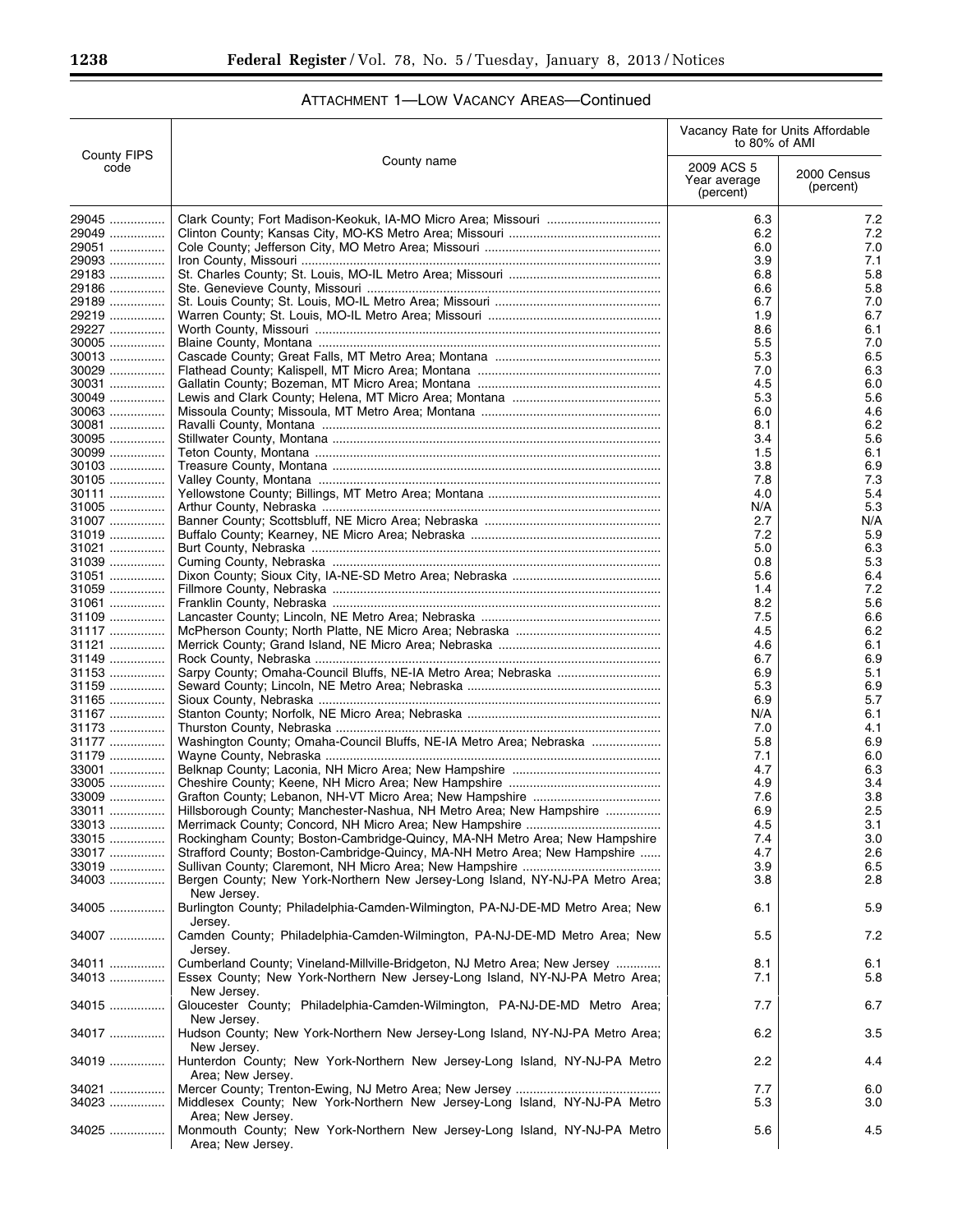|                            |                                                                                                                                                                  | Vacancy Rate for Units Affordable<br>to 80% of AMI |                          |
|----------------------------|------------------------------------------------------------------------------------------------------------------------------------------------------------------|----------------------------------------------------|--------------------------|
| <b>County FIPS</b><br>code | County name                                                                                                                                                      | 2009 ACS 5<br>Year average<br>(percent)            | 2000 Census<br>(percent) |
| 34027                      | Morris County; New York-Northern New Jersey-Long Island, NY-NJ-PA Metro Area;                                                                                    | 6.0                                                | 2.8                      |
| 34031                      | New Jersey.<br>Passaic County; New York-Northern New Jersey-Long Island, NY-NJ-PA Metro Area;                                                                    | 6.5                                                | 3.1                      |
| 34037                      | New Jersey.<br>Sussex County; New York-Northern New Jersey-Long Island, NY-NJ-PA Metro Area;                                                                     | 3.5                                                | 4.8                      |
| 34039                      | New Jersey.<br>Union County; New York-Northern New Jersey-Long Island, NY-NJ-PA Metro Area;                                                                      | 6.5                                                | 3.9                      |
| 34041                      | New Jersev.<br>Warren County; Allentown-Bethlehem-Easton, PA-NJ Metro Area; New Jersey                                                                           | 7.0                                                | 6.5                      |
| 35033                      |                                                                                                                                                                  | 7.1                                                | 5.6                      |
| 36001<br>36005             | Bronx County; New York-Northern New Jersey-Long Island, NY-NJ-PA Metro Area;<br>New York.                                                                        | 4.8<br>3.7                                         | 6.7<br>4.6               |
| 36019                      |                                                                                                                                                                  | 5.3                                                | 7.0                      |
| 36021                      |                                                                                                                                                                  | 5.9                                                | 5.6                      |
| 36027<br>36047             | Dutchess County; Poughkeepsie-Newburgh-Middletown, NY Metro Area; New York<br>Kings County; New York-Northern New Jersey-Long Island, NY-NJ-PA Metro Area;       | 6.0<br>3.7                                         | 4.8<br>3.8               |
| 36059                      | New York.<br>Nassau County; New York-Northern New Jersey-Long Island, NY-NJ-PA Metro Area;<br>New York.                                                          | 6.3                                                | 2.2                      |
| 36061                      | New York County: New York-Northern New Jersey-Long Island, NY-NJ-PA Metro<br>Area: New York.                                                                     | 2.5                                                | 3.9                      |
| 36071                      | Orange County; Poughkeepsie-Newburgh-Middletown, NY Metro Area; New York                                                                                         | 4.2                                                | 4.7                      |
| 36079                      | Putnam County; New York-Northern New Jersey-Long Island, NY-NJ-PA Metro Area;<br>New York.                                                                       | 5.0                                                | 2.7                      |
| 36081                      | Queens County; New York-Northern New Jersey-Long Island, NY-NJ-PA Metro Area;<br>New York.                                                                       | 3.3                                                | 2.8                      |
| 36085                      | Richmond County; New York-Northern New Jersey-Long Island, NY-NJ-PA Metro<br>Area: New York.                                                                     | 8.2                                                | 4.8                      |
| 36087                      | Rockland County; New York-Northern New Jersey-Long Island, NY-NJ-PA Metro<br>Area: New York.                                                                     | 4.2                                                | 3.1                      |
| 36091<br>36103             | Saratoga County; Albany-Schenectady-Troy, NY Metro Area; New York<br>Suffolk County; New York-Northern New Jersey-Long Island, NY-NJ-PA Metro Area;<br>New York. | 6.0<br>6.5                                         | 5.8<br>3.7               |
| 36109                      |                                                                                                                                                                  | 3.3                                                | 4.1                      |
| 36111                      |                                                                                                                                                                  | 4.2                                                | 5.6                      |
| 36119                      | Westchester County; New York-Northern New Jersey-Long Island, NY-NJ-PA Metro<br>Area; New York.                                                                  | 5.2                                                | 3.5                      |
| 36121                      |                                                                                                                                                                  | 5.2                                                | 7.0                      |
| 37005                      |                                                                                                                                                                  | 2.1                                                | 5.7                      |
| 37015                      |                                                                                                                                                                  | 4.4                                                | 6.9                      |
| 37023<br>$37029$           | Burke County; Hickory-Lenoir-Morganton, NC Metro Area; North Carolina                                                                                            | 8.5<br>N/A                                         | 7.1<br>3.0               |
| 37041                      |                                                                                                                                                                  | 1.6                                                | 6.8                      |
| 37043                      |                                                                                                                                                                  | 7.6                                                | 5.1                      |
| 37057                      | Davidson County; Thomasville-Lexington, NC Micro Area; North Carolina                                                                                            | 6.1                                                | 6.0                      |
| 37073                      |                                                                                                                                                                  | 2.0                                                | 3.7                      |
| 37077                      |                                                                                                                                                                  | 3.6                                                | 6.7                      |
| 37079                      |                                                                                                                                                                  | 4.5                                                | 6.7                      |
| 37083                      |                                                                                                                                                                  | 6.0                                                | 7.0                      |
| 37091                      |                                                                                                                                                                  | 7.2                                                | 5.6                      |
| 37109                      |                                                                                                                                                                  | 4.5                                                | 5.6                      |
| 37111<br>37117             |                                                                                                                                                                  | 7.5<br>5.6                                         | 5.8<br>5.7               |
| 37121                      |                                                                                                                                                                  | 1.2                                                | 6.6                      |
| 37123                      |                                                                                                                                                                  | 5.9                                                | 5.3                      |
| 37131                      | Northampton County; Roanoke Rapids, NC Micro Area; North Carolina                                                                                                | 1.7                                                | 4.9                      |
| 37143                      | Perquimans County; Elizabeth City, NC Micro Area; North Carolina                                                                                                 | 2.6                                                | 5.3                      |
| 37145                      | Person County; Durham-Chapel Hill, NC Metro Area; North Carolina                                                                                                 | 5.5                                                | 5.8                      |
| 37169                      |                                                                                                                                                                  | 7.0                                                | 7.1                      |
| 37175                      |                                                                                                                                                                  | 4.6                                                | 5.6                      |
| 37177                      |                                                                                                                                                                  | 3.7                                                | 5.0                      |
| 37179                      | Union County; Charlotte-Gastonia-Concord, NC-SC Metro Area; North Carolina                                                                                       | 5.5                                                | 3.6                      |
| 37181                      |                                                                                                                                                                  | 6.4                                                | 5.7                      |
| 37187                      |                                                                                                                                                                  | 4.4                                                | 6.1                      |
| 37189<br>37195             |                                                                                                                                                                  | 6.6<br>6.5                                         | 7.0<br>5.2               |
| 38015                      |                                                                                                                                                                  | 5.5                                                | 5.3                      |
|                            |                                                                                                                                                                  |                                                    |                          |

e<br>B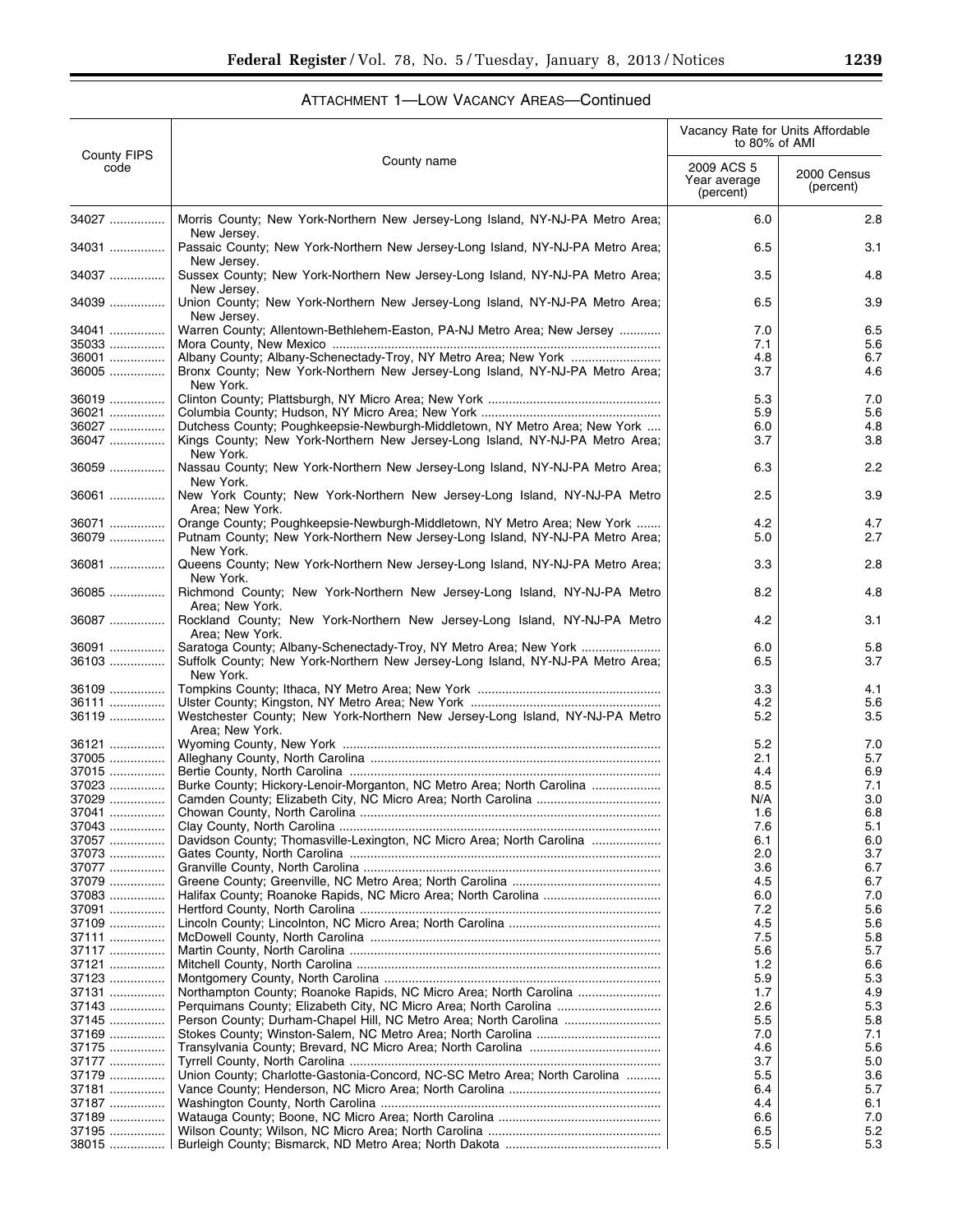Ξ

|                            |                                                                                          | Vacancy Rate for Units Affordable<br>to 80% of AMI |                          |
|----------------------------|------------------------------------------------------------------------------------------|----------------------------------------------------|--------------------------|
| <b>County FIPS</b><br>code | County name                                                                              | 2009 ACS 5<br>Year average<br>(percent)            | 2000 Census<br>(percent) |
| 38017                      |                                                                                          | 4.5                                                | 5.0                      |
| 38035                      |                                                                                          | 6.9                                                | 6.2                      |
| 38079                      |                                                                                          | 7.8                                                | 7.3                      |
| 38085                      |                                                                                          | 3.5                                                | 3.3                      |
| 38091                      |                                                                                          | 5.0                                                | 5.2                      |
| 38101                      |                                                                                          | 3.7                                                | 5.3                      |
| 39001                      |                                                                                          | 8.6                                                | 7.0                      |
| 39005                      |                                                                                          | 5.1                                                | 6.5                      |
| 39015                      |                                                                                          | 6.3<br>2.9                                         | 7.1<br>5.9               |
| 39019<br>39029             |                                                                                          | 6.2                                                | 6.1                      |
| 39037                      |                                                                                          | 3.9                                                | 5.7                      |
| 39045                      |                                                                                          | 5.8                                                | 6.3                      |
| 39055                      |                                                                                          | 7.3                                                | 5.9                      |
| 39057                      |                                                                                          | 6.1                                                | 7.2                      |
| 39067                      |                                                                                          | 2.0                                                | 7.2                      |
| 39069                      |                                                                                          | 5.9                                                | 6.6                      |
| 39071                      |                                                                                          | 5.0                                                | 7.1                      |
| 39073                      |                                                                                          | 6.1                                                | 4.3                      |
| 39075                      |                                                                                          | 5.0                                                | 5.7                      |
| 39077                      |                                                                                          | 7.9                                                | 5.8                      |
| 39083                      |                                                                                          | 5.5                                                | 6.4                      |
| 39085                      |                                                                                          | 7.4                                                | 6.3                      |
| 39089<br>39091             |                                                                                          | 5.3                                                | 6.5                      |
| 39097                      |                                                                                          | 2.5<br>4.3                                         | 7.3<br>7.0               |
| 39107                      |                                                                                          | 5.4                                                | 6.4                      |
| 39109                      |                                                                                          | 8.1                                                | 7.1                      |
| 39117                      |                                                                                          | 1.0                                                | 4.6                      |
| 39121                      |                                                                                          | 5.5                                                | 3.9                      |
| 39125                      |                                                                                          | 8.6                                                | 6.5                      |
| 39129                      |                                                                                          | 6.9                                                | 5.9                      |
| 39135                      |                                                                                          | 1.7                                                | 6.0                      |
| 39137                      |                                                                                          | 8.1                                                | 5.7                      |
| 39163                      |                                                                                          | 4.8                                                | 3.7                      |
| 39169                      |                                                                                          | 6.3                                                | 7.0                      |
| 39171                      |                                                                                          | 6.5                                                | 5.5                      |
| 39173                      |                                                                                          | 7.5                                                | 5.4                      |
| 41027                      |                                                                                          | 7.4                                                | 2.1                      |
| 41029                      |                                                                                          | 3.8                                                | 5.7                      |
| 41033                      |                                                                                          | 4.0                                                | 6.7                      |
| 41039<br>41051             | Multnomah County; Portland-Vancouver-Beaverton, OR-WA Metro Area; Oregon                 | 4.4<br>5.1                                         | 6.4<br>6.8               |
| 41053                      |                                                                                          | 7.6                                                | 7.1                      |
| 41067                      | Washington County; Portland-Vancouver-Beaverton, OR-WA Metro Area; Oregon                | 5.7                                                | 7.1                      |
| 41071                      | Yamhill County; Portland-Vancouver-Beaverton, OR-WA Metro Area; Oregon                   | 5.0                                                | 5.5                      |
| 42001                      |                                                                                          | 1.7                                                | 3.9                      |
| 42005                      |                                                                                          | 4.0                                                | 6.5                      |
| 42009                      |                                                                                          | 3.8                                                | 6.7                      |
| 42011                      |                                                                                          | 6.1                                                | 6.7                      |
| 42013                      |                                                                                          | 5.8                                                | 7.2                      |
| 42017                      | Bucks County; Philadelphia-Camden-Wilmington, PA-NJ-DE-MD Metro Area; Pennsyl-<br>vania. | 8.2                                                | 4.4                      |
| 42019                      |                                                                                          | 5.6                                                | 6.0                      |
| 42027                      |                                                                                          | 2.4                                                | 3.4                      |
| 42029                      | Chester County; Philadelphia-Camden-Wilmington, PA-NJ-DE-MD Metro Area; Penn-            | 5.4                                                | 5.0                      |
|                            | sylvania.                                                                                |                                                    |                          |
| 42031                      |                                                                                          | 8.2                                                | 6.6                      |
| 42033                      |                                                                                          | 5.5                                                | 6.0                      |
| 42035                      |                                                                                          | 2.4                                                | 5.2                      |
| 42037                      |                                                                                          | 5.5                                                | 7.1                      |
| 42041                      | Cumberland County; Harrisburg-Carlisle, PA Metro Area; Pennsylvania                      | 3.0                                                | 6.7                      |
| 42045                      | Delaware County; Philadelphia-Camden-Wilmington, PA-NJ-DE-MD Metro Area;                 | 7.3                                                | 6.3                      |
|                            | Pennsylvania.                                                                            |                                                    |                          |
| 42053<br>42055             |                                                                                          | 3.3<br>4.5                                         | 7.0<br>7.1               |
| 42057                      |                                                                                          | 2.0                                                | 6.9                      |
| 42061                      |                                                                                          | 8.1                                                | 6.9                      |
|                            |                                                                                          |                                                    |                          |

# ATTACHMENT 1—LOW VACANCY AREAS—Continued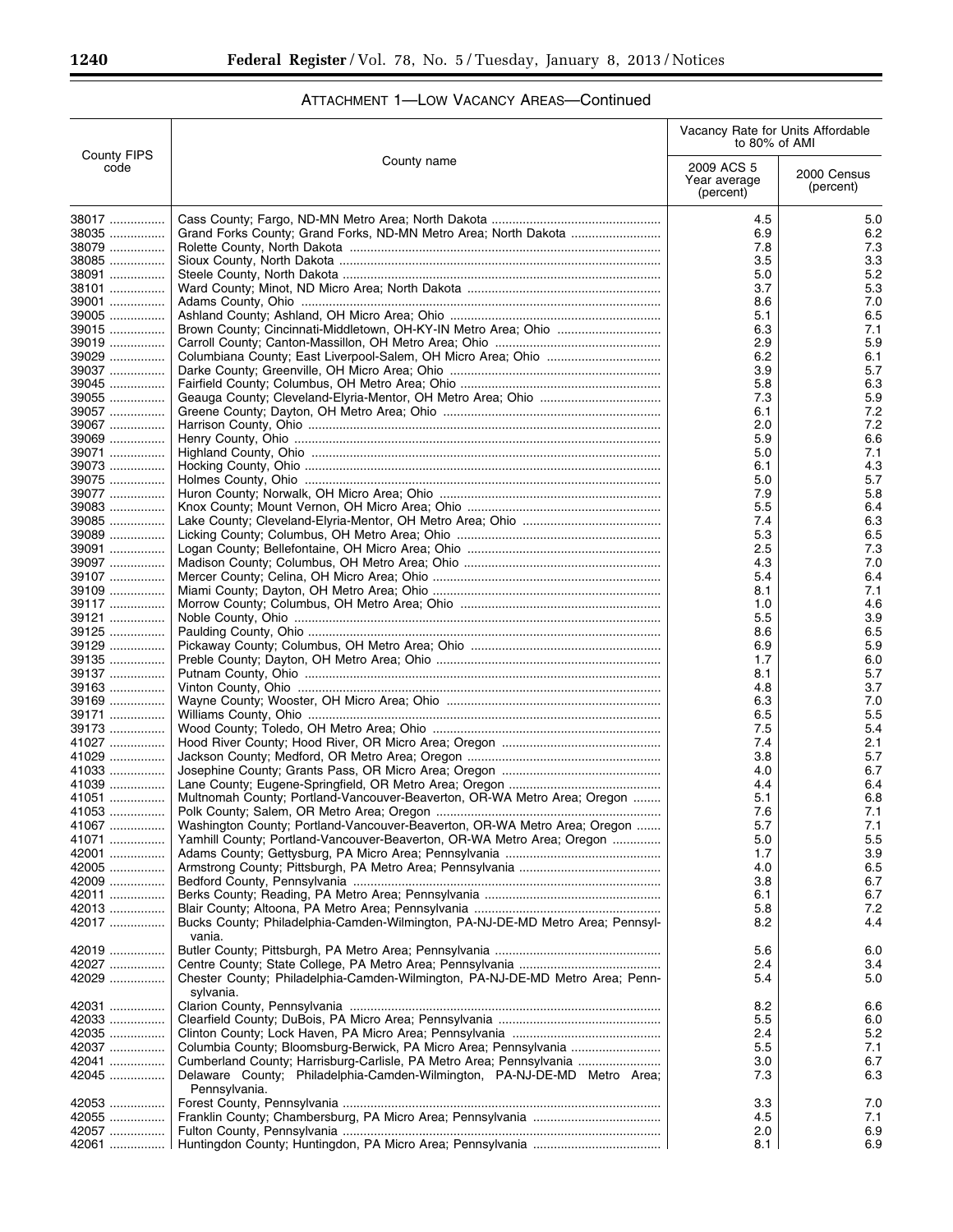|                            |                                                                                                                                                                                | Vacancy Rate for Units Affordable<br>to 80% of AMI |                          |
|----------------------------|--------------------------------------------------------------------------------------------------------------------------------------------------------------------------------|----------------------------------------------------|--------------------------|
| <b>County FIPS</b><br>code | County name                                                                                                                                                                    | 2009 ACS 5<br>Year average<br>(percent)            | 2000 Census<br>(percent) |
| 42065                      |                                                                                                                                                                                | 4.2                                                | 6.3                      |
| 42067                      |                                                                                                                                                                                | 2.4                                                | 5.4                      |
| 42071                      |                                                                                                                                                                                | 4.2                                                | 5.1                      |
| 42075<br>42077             | Lehigh County; Allentown-Bethlehem-Easton, PA-NJ Metro Area; Pennsylvania                                                                                                      | 3.6<br>4.9                                         | 6.9<br>7.1               |
| 42085                      | Mercer County; Youngstown-Warren-Boardman, OH-PA Metro Area; Pennsylvania                                                                                                      | 7.9                                                | 6.8                      |
| 42089                      |                                                                                                                                                                                | 4.9                                                | 5.8                      |
| 42091                      | Montgomery County; Philadelphia-Camden-Wilmington, PA-NJ-DE-MD Metro Area;<br>Pennsylvania.                                                                                    | 6.4                                                | 5.9                      |
| 42095<br>42103             | Northampton County; Allentown-Bethlehem-Easton, PA-NJ Metro Area; Pennsylvania<br>Pike County; New York-Northern New Jersey-Long Island, NY-NJ-PA Metro Area;<br>Pennsylvania. | 5.2<br>5.8                                         | 6.2<br>5.0               |
| 42105                      |                                                                                                                                                                                | 5.7                                                | 6.8                      |
| 42109                      |                                                                                                                                                                                | 2.0                                                | 5.1                      |
| 42111                      |                                                                                                                                                                                | 5.7                                                | 7.1                      |
| 42115                      |                                                                                                                                                                                | 2.7<br>3.6                                         | 7.0<br>6.2               |
| 42117<br>42119             |                                                                                                                                                                                | 3.6                                                | 6.4                      |
| 42121                      |                                                                                                                                                                                | 3.7                                                | 6.4                      |
| 42127                      |                                                                                                                                                                                | 3.7                                                | 7.1                      |
| 42131                      | Wyoming County; Scranton-Wilkes-Barre, PA Metro Area; Pennsylvania                                                                                                             | 1.0                                                | 5.2                      |
| 44001                      | Bristol County; Providence-New Bedford-Fall River, RI-MA Metro Area; Rhode Island                                                                                              | 2.8                                                | 4.3                      |
| 44003                      | Kent County; Providence-New Bedford-Fall River, RI-MA Metro Area; Rhode Island                                                                                                 | 5.1                                                | 4.8                      |
| 44005                      | Newport County; Providence-New Bedford-Fall River, RI-MA Metro Area; Rhode Is-<br>land.                                                                                        | 6.4                                                | 5.5                      |
| 44007                      | Providence County; Providence-New Bedford-Fall River, RI-MA Metro Area; Rhode Is-<br>land.                                                                                     | 7.7                                                | 5.1                      |
| 45005                      |                                                                                                                                                                                | 7.4                                                | 4.6                      |
| 45017                      |                                                                                                                                                                                | 1.8                                                | 4.8                      |
| 45039                      |                                                                                                                                                                                | 7.5                                                | 6.5                      |
| 45065                      |                                                                                                                                                                                | 6.5                                                | 7.0<br>5.5               |
| 45081<br>45089             |                                                                                                                                                                                | 6.8<br>2.9                                         | 6.6                      |
| 46011                      |                                                                                                                                                                                | 4.8                                                | 7.0                      |
| 46015                      |                                                                                                                                                                                | 2.7                                                | 6.7                      |
| 46017                      |                                                                                                                                                                                | N/A                                                | 4.9                      |
| 46031                      |                                                                                                                                                                                | 3.5                                                | 4.1                      |
| 46033                      |                                                                                                                                                                                | 8.2                                                | 5.1                      |
| 46049                      |                                                                                                                                                                                | 4.1                                                | 5.7                      |
| 46059                      |                                                                                                                                                                                | 3.7<br>6.0                                         | 5.1                      |
| 46067<br>46079             |                                                                                                                                                                                | 5.8                                                | 5.9<br>3.0               |
| 46099                      |                                                                                                                                                                                | 7.7                                                | 5.0                      |
| 46103                      |                                                                                                                                                                                | 6.7                                                | 5.8                      |
| 46109                      |                                                                                                                                                                                | 5.2                                                | 5.7                      |
| 46111                      |                                                                                                                                                                                | 3.2                                                | 6.3                      |
| 46113                      |                                                                                                                                                                                | 1.1                                                | 0.6                      |
| 46121                      |                                                                                                                                                                                | 8.1                                                | 4.8                      |
| 47003<br>47021             | Cheatham County; Nashville-Davidson-Murfreesboro-Franklin, TN Metro Area; Ten-<br>nessee.                                                                                      | 4.7<br>3.9                                         | 6.1<br>6.6               |
| 47047                      |                                                                                                                                                                                | 6.4                                                | 6.7                      |
| 47127                      |                                                                                                                                                                                | 4.4                                                | 3.5                      |
| 47147                      | Robertson County; Nashville-Davidson-Murfreesboro-Franklin, TN Metro Area; Ten-<br>nessee.                                                                                     | 7.4                                                | 5.2                      |
| 47171                      |                                                                                                                                                                                | 8.1                                                | 6.4                      |
| 47175<br>48013             |                                                                                                                                                                                | 5.9<br>5.7                                         | 6.4<br>5.7               |
| 48015                      |                                                                                                                                                                                | 8.5                                                | 3.6                      |
| 48033                      |                                                                                                                                                                                | N/A                                                | N/A                      |
| 48035                      |                                                                                                                                                                                | 7.0                                                | 6.5                      |
| 48041                      |                                                                                                                                                                                | 7.7                                                | 6.6                      |
| 48053                      |                                                                                                                                                                                | 4.9                                                | 6.9                      |
| 48055                      |                                                                                                                                                                                | 3.8                                                | 4.6                      |
| 48095                      |                                                                                                                                                                                | 1.7                                                | 5.6                      |
| 48097<br>48119             |                                                                                                                                                                                | 5.8<br>1.0                                         | 6.0<br>6.1               |
| 48123                      |                                                                                                                                                                                | 7.1                                                | 7.1                      |

e<br>B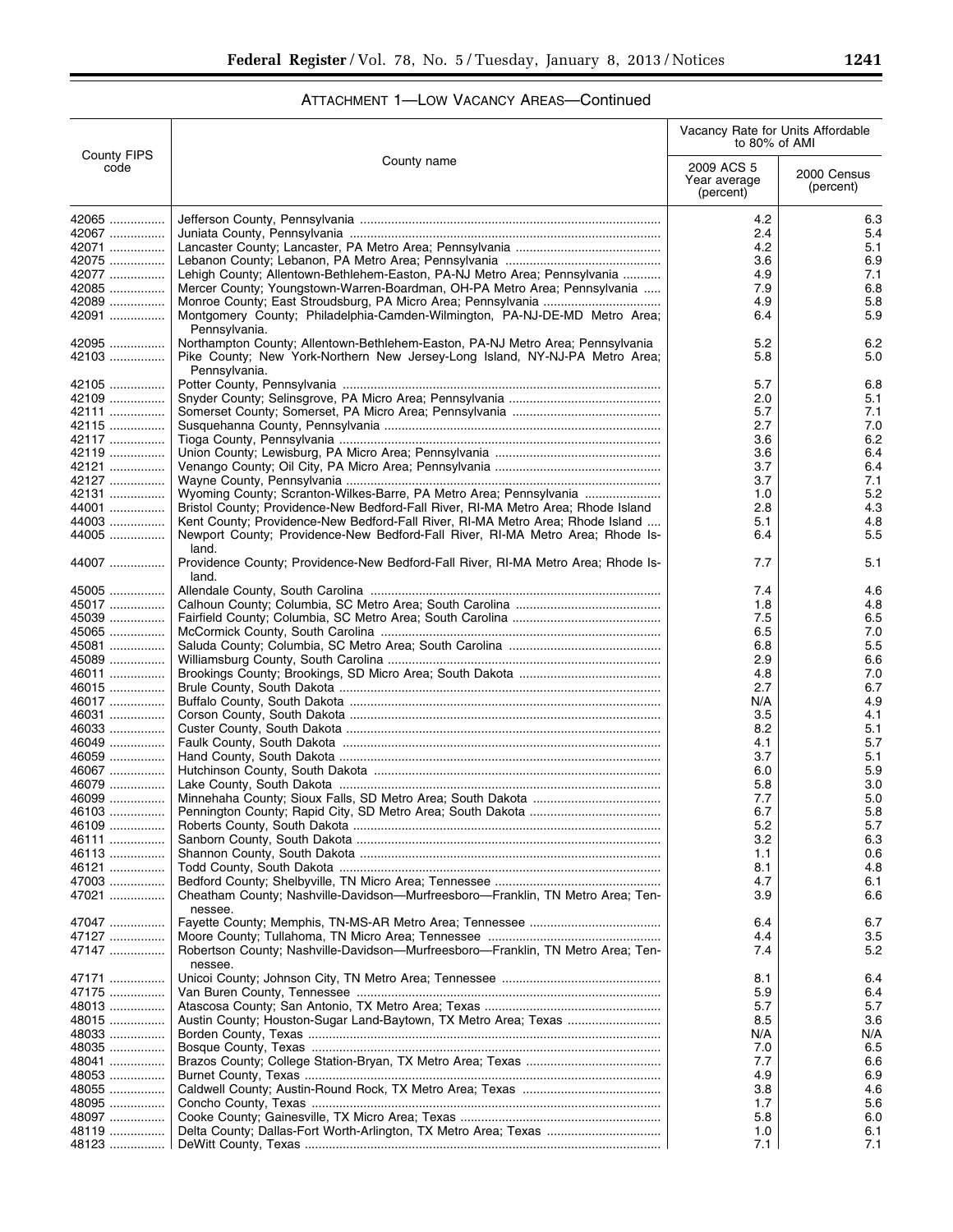|                            |                                                                                  | Vacancy Rate for Units Affordable<br>to 80% of AMI |                          |
|----------------------------|----------------------------------------------------------------------------------|----------------------------------------------------|--------------------------|
| <b>County FIPS</b><br>code | County name                                                                      | 2009 ACS 5<br>Year average<br>(percent)            | 2000 Census<br>(percent) |
| 48137                      |                                                                                  | 2.7                                                | 4.3                      |
| 48139                      |                                                                                  | 6.9                                                | 6.8                      |
| 48157                      | Fort Bend County; Houston-Sugar Land-Baytown, TX Metro Area; Texas               | 7.3                                                | 6.4                      |
| 48171                      |                                                                                  | 1.5                                                | 3.6                      |
| 48173<br>48205             |                                                                                  | N/A<br>1.1                                         | 7.0<br>6.8               |
| 48209                      |                                                                                  | 6.1                                                | 4.6                      |
| 48225                      |                                                                                  | 7.3                                                | 7.1                      |
| 48247                      |                                                                                  | 5.9                                                | 4.8                      |
| 48251                      | Johnson County; Dallas-Fort Worth-Arlington, TX Metro Area; Texas                | 5.8                                                | 6.8                      |
| 48257                      | Kaufman County; Dallas-Fort Worth-Arlington, TX Metro Area; Texas                | 6.7                                                | 7.2                      |
| 48261                      |                                                                                  | N/A                                                | N/A                      |
| 48267<br>48269             |                                                                                  | 5.1                                                | 5.9<br>N/A               |
| 48293                      |                                                                                  | N/A<br>6.0                                         | 6.1                      |
| 48301                      |                                                                                  | N/A                                                | N/A                      |
| 48305                      |                                                                                  | N/A                                                | 7.3                      |
| 48307                      |                                                                                  | 0.5                                                | 5.8                      |
| 48327                      |                                                                                  | 3.7                                                | 6.5                      |
| 48397                      | Rockwall County; Dallas-Fort Worth-Arlington, TX Metro Area; Texas               | 3.0                                                | 6.1                      |
| 48421                      |                                                                                  | 5.5                                                | 6.5                      |
| 48425                      |                                                                                  | N/A                                                | 6.6                      |
| 48453                      |                                                                                  | 8.1                                                | 3.2                      |
| 48467<br>48477             |                                                                                  | 4.2                                                | 5.6<br>6.6               |
| 48479                      |                                                                                  | 4.0<br>6.4                                         | 6.6                      |
| 48491                      |                                                                                  | 6.3                                                | 3.8                      |
| 48495                      |                                                                                  | 0.8                                                | 5.2                      |
| 49005                      |                                                                                  | 4.8                                                | 4.7                      |
| 49009                      |                                                                                  | 3.7                                                | 3.3                      |
| 49011                      |                                                                                  | 6.5                                                | 6.2                      |
| 49021                      |                                                                                  | 6.8                                                | 7.0                      |
| 49023                      |                                                                                  | 3.4                                                | 2.3                      |
| 49027                      |                                                                                  | 4.3                                                | 6.9                      |
| 49031<br>49035             |                                                                                  | N/A<br>5.9                                         | 4.3<br>6.9               |
| 49047                      |                                                                                  | 5.3                                                | 6.7                      |
| 49049                      |                                                                                  | 5.3                                                | 3.4                      |
| 50001                      |                                                                                  | 8.1                                                | 3.4                      |
| 50003                      |                                                                                  | 2.2                                                | 4.8                      |
| 50005                      |                                                                                  | 6.9                                                | 6.3                      |
| 50007                      | Chittenden County; Burlington-South Burlington, VT Metro Area; Vermont           | 3.8                                                | 1.8                      |
| 50011                      | Franklin County; Burlington-South Burlington, VT Metro Area; Vermont             | 5.4                                                | 2.7                      |
| 50013                      | Grand Isle County; Burlington-South Burlington, VT Metro Area; Vermont           | 4.6                                                | 5.6                      |
| 50015                      |                                                                                  | 4.5                                                | 2.9                      |
| 50021<br>50023             |                                                                                  | 7.2<br>6.1                                         | 4.7<br>3.5               |
| 50025                      |                                                                                  | 8.2                                                | 5.1                      |
| 50027                      |                                                                                  | 6.7                                                | 5.0                      |
| 51003                      |                                                                                  | 5.5                                                | 3.9                      |
| 51005                      |                                                                                  | 3.1                                                | 5.3                      |
| 51007                      |                                                                                  | N/A                                                | 4.9                      |
| 51009                      |                                                                                  | 2.3                                                | 5.0                      |
| 51013                      | Arlington County; Washington-Arlington-Alexandria, DC-VA-MD-WV Metro Area; Vir-  | 6.6                                                | 2.3                      |
|                            | ginia.                                                                           |                                                    |                          |
| 51015                      |                                                                                  | 6.0                                                | 5.4                      |
| 51017<br>51019             |                                                                                  | 5.6<br>6.9                                         | 2.9<br>6.3               |
| 51021                      |                                                                                  | 3.8                                                | 6.7                      |
| 51025                      |                                                                                  | 1.7                                                | 1.8                      |
| 51029                      |                                                                                  | 3.5                                                | 3.5                      |
| 51031                      |                                                                                  | 4.6                                                | 6.9                      |
| 51033                      |                                                                                  | 8.1                                                | 3.9                      |
| 51043                      | Clarke County; Washington-Arlington-Alexandria, DC-VA-MD-WV Metro Area; Virginia | 7.1                                                | 3.1                      |
| 51045                      |                                                                                  | 1.1                                                | 3.9                      |
| 51047                      |                                                                                  | 7.4                                                | 2.5                      |
| 51049<br>51057             |                                                                                  | N/A<br>2.7                                         | 3.3<br>3.0               |
|                            |                                                                                  |                                                    |                          |

 $\equiv$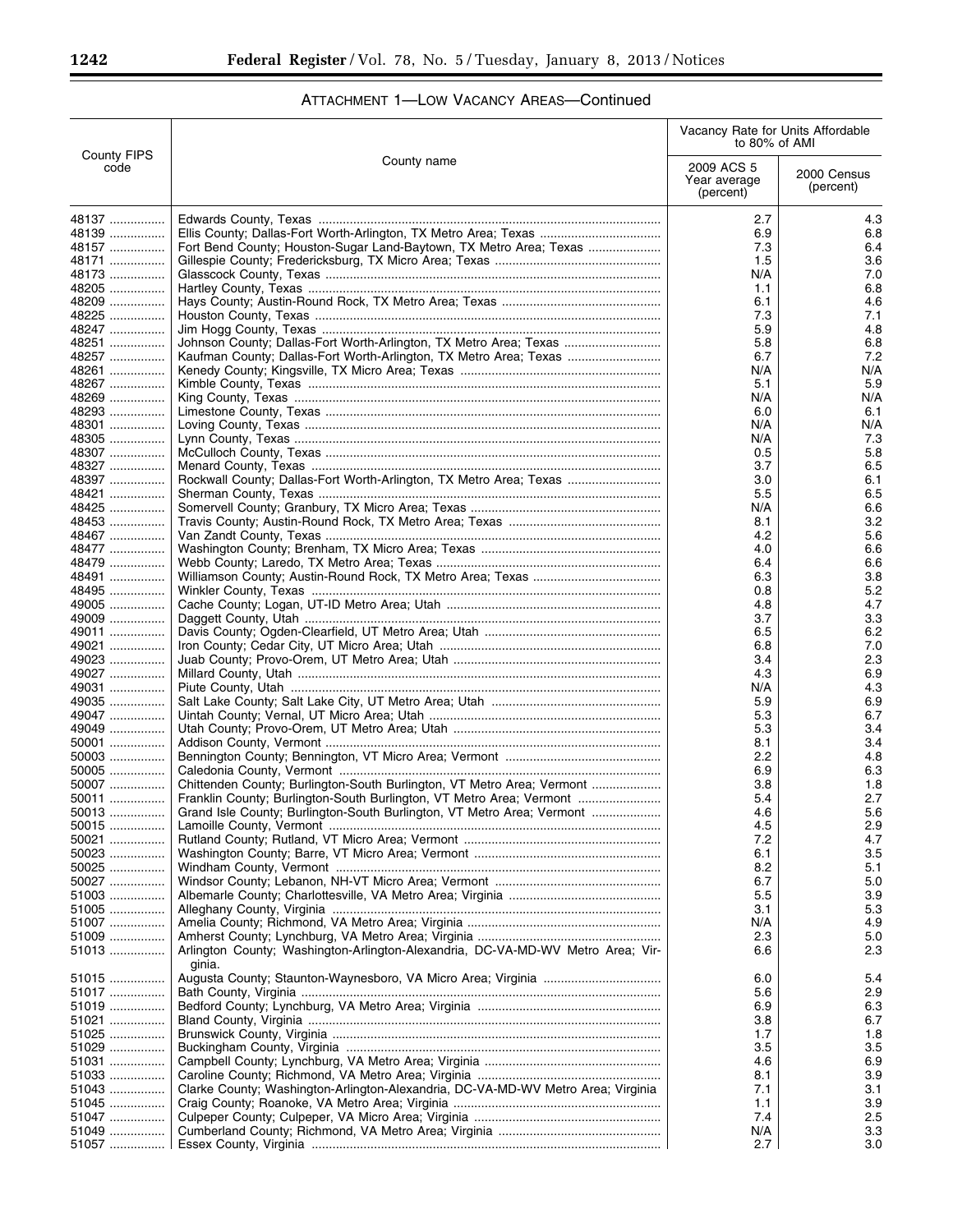|  |  | ATTACHMENT 1-LOW VACANCY AREAS-Continued |
|--|--|------------------------------------------|
|--|--|------------------------------------------|

|                            |                                                                                              | Vacancy Rate for Units Affordable<br>to 80% of AMI |                          |
|----------------------------|----------------------------------------------------------------------------------------------|----------------------------------------------------|--------------------------|
| <b>County FIPS</b><br>code | County name                                                                                  | 2009 ACS 5<br>Year average<br>(percent)            | 2000 Census<br>(percent) |
| 51059                      | Fairfax County; Washington-Arlington-Alexandria, DC-VA-MD-WV Metro Area; Virginia            | 5.0                                                | 2.3                      |
| 51063                      |                                                                                              | 7.8                                                | 6.4                      |
| 51065                      |                                                                                              | 3.8                                                | 4.0                      |
| 51067<br>51069             |                                                                                              | 6.4<br>6.6                                         | 5.8<br>5.5               |
| 51073                      | Gloucester County; Virginia Beach-Norfolk-Newport News, VA-NC Metro Area; Vir-<br>ginia.     | 2.5                                                | 4.9                      |
| 51075                      |                                                                                              | 6.0                                                | 6.9                      |
| 51079                      |                                                                                              | 1.4                                                | 3.0                      |
| 51081                      |                                                                                              | 5.7                                                | 3.1                      |
| 51083                      |                                                                                              | 8.4                                                | 7.1                      |
| 51085                      |                                                                                              | 5.2                                                | 5.7                      |
| 51087<br>51093             | Isle of Wight County; Virginia Beach-Norfolk-Newport News, VA-NC Metro Area; Vir-            | 6.8<br>3.0                                         | 5.2<br>5.1               |
| 51097                      | ginia.                                                                                       | 2.7                                                | 2.6                      |
| 51101                      |                                                                                              | 3.2                                                | 5.0                      |
| 51103                      |                                                                                              | 1.8                                                | 7.0                      |
| 51109                      |                                                                                              | 3.9                                                | 3.5                      |
| 51111                      |                                                                                              | 7.4                                                | 4.6                      |
| 51113                      |                                                                                              | 4.7                                                | 3.4                      |
| 51115                      | Mathews County; Virginia Beach-Norfolk-Newport News, VA-NC Metro Area; Virginia              | N/A                                                | 4.0                      |
| 51119                      |                                                                                              | 7.8                                                | 4.9                      |
| 51121                      | Montgomery County; Blacksburg-Christiansburg-Radford, VA Metro Area; Virginia                | 4.9                                                | 3.5                      |
| 51125                      |                                                                                              | 7.6                                                | 3.2<br>2.1               |
| 51127<br>51131             |                                                                                              | N/A<br>3.8                                         | 4.6                      |
| 51133                      |                                                                                              | N/A                                                | 3.0                      |
| 51135                      |                                                                                              | 3.0                                                | 4.8                      |
| 51139                      |                                                                                              | 3.6                                                | 4.2                      |
| 51149                      |                                                                                              | 4.8                                                | 4.6                      |
| 51153                      | Prince William County; Washington-Arlington-Alexandria, DC-VA-MD-WV Metro Area;<br>Virginia. | 8.3                                                | 3.6                      |
| 51155                      | Pulaski County; Blacksburg-Christiansburg-Radford, VA Metro Area; Virginia                   | 6.3                                                | 6.6                      |
| 51157                      |                                                                                              | N/A                                                | 3.3                      |
| 51159                      |                                                                                              | 2.1                                                | 3.6                      |
| 51161                      |                                                                                              | 6.4                                                | 5.6                      |
| 51165<br>51171             |                                                                                              | 2.3<br>6.3                                         | 4.2<br>4.1               |
| 51183                      |                                                                                              | 1.5                                                | 4.4                      |
| 51187                      | Warren County; Washington-Arlington-Alexandria, DC-VA-MD-WV Metro Area; Vir-<br>ginia.       | 7.9                                                | 3.7                      |
| 51191                      | Washington County; Kingsport-Bristol-Bristol, TN-VA Metro Area; Virginia                     | 6.1                                                | 6.9                      |
| 51193                      |                                                                                              | 1.2                                                | 4.2                      |
| 51199                      | York County; Virginia Beach-Norfolk-Newport News, VA-NC Metro Area; Virginia                 | 4.8                                                | 3.7                      |
| 51510                      | Alexandria city; Washington-Arlington-Alexandria, DC-VA-MD-WV Metro Area; Virginia           | 5.6                                                | 2.3                      |
| 51515                      |                                                                                              | N/A                                                | 6.2                      |
| 51530<br>51540             |                                                                                              | 2.1                                                | 3.6                      |
| 51550                      | Chesapeake city; Virginia Beach-Norfolk-Newport News, VA-NC Metro Area; Virginia             | 6.1<br>1.6                                         | 2.9<br>4.9               |
| 51595                      |                                                                                              | 5.4                                                | 6.4                      |
| 51600                      | Fairfax city; Washington-Arlington-Alexandria, DC-VA-MD-WV Metro Area; Virginia              | N/A                                                | 1.6                      |
| 51610                      | Falls Church city; Washington-Arlington-Alexandria, DC-VA-MD-WV Metro Area; Vir-<br>ginia.   | 4.6                                                | 3.6                      |
| 51650                      | Hampton city; Virginia Beach-Norfolk-Newport News, VA-NC Metro Area; Virginia                | 7.7                                                | 6.7                      |
| 51660                      |                                                                                              | 4.0                                                | 3.6                      |
| 51678                      |                                                                                              | N/A                                                | 3.3                      |
| 51700                      | Newport News city; Virginia Beach-Norfolk-Newport News, VA-NC Metro Area; Vir-<br>ginia.     | 6.6                                                | 6.6                      |
| 51735                      | Poquoson city; Virginia Beach-Norfolk-Newport News, VA-NC Metro Area; Virginia               | 5.2                                                | 0.8                      |
| 51740                      | Portsmouth city; Virginia Beach-Norfolk-Newport News, VA-NC Metro Area; Virginia             | 4.6<br>2.5                                         | 7.0                      |
| 51750<br>51760             | Radford city; Blacksburg-Christiansburg-Radford, VA Metro Area; Virginia                     | 7.2                                                | 6.1<br>6.4               |
| 51770                      |                                                                                              | 5.4                                                | 6.4                      |
| 51800                      | Suffolk city; Virginia Beach-Norfolk-Newport News, VA-NC Metro Area; Virginia                | 5.0                                                | 6.9                      |
| 51810                      | Virginia Beach city; Virginia Beach-Norfolk-Newport News, VA-NC Metro Area; Vir-<br>ginia.   | 5.2                                                | 4.6                      |
| 51820                      |                                                                                              | 6.5                                                | 5.8                      |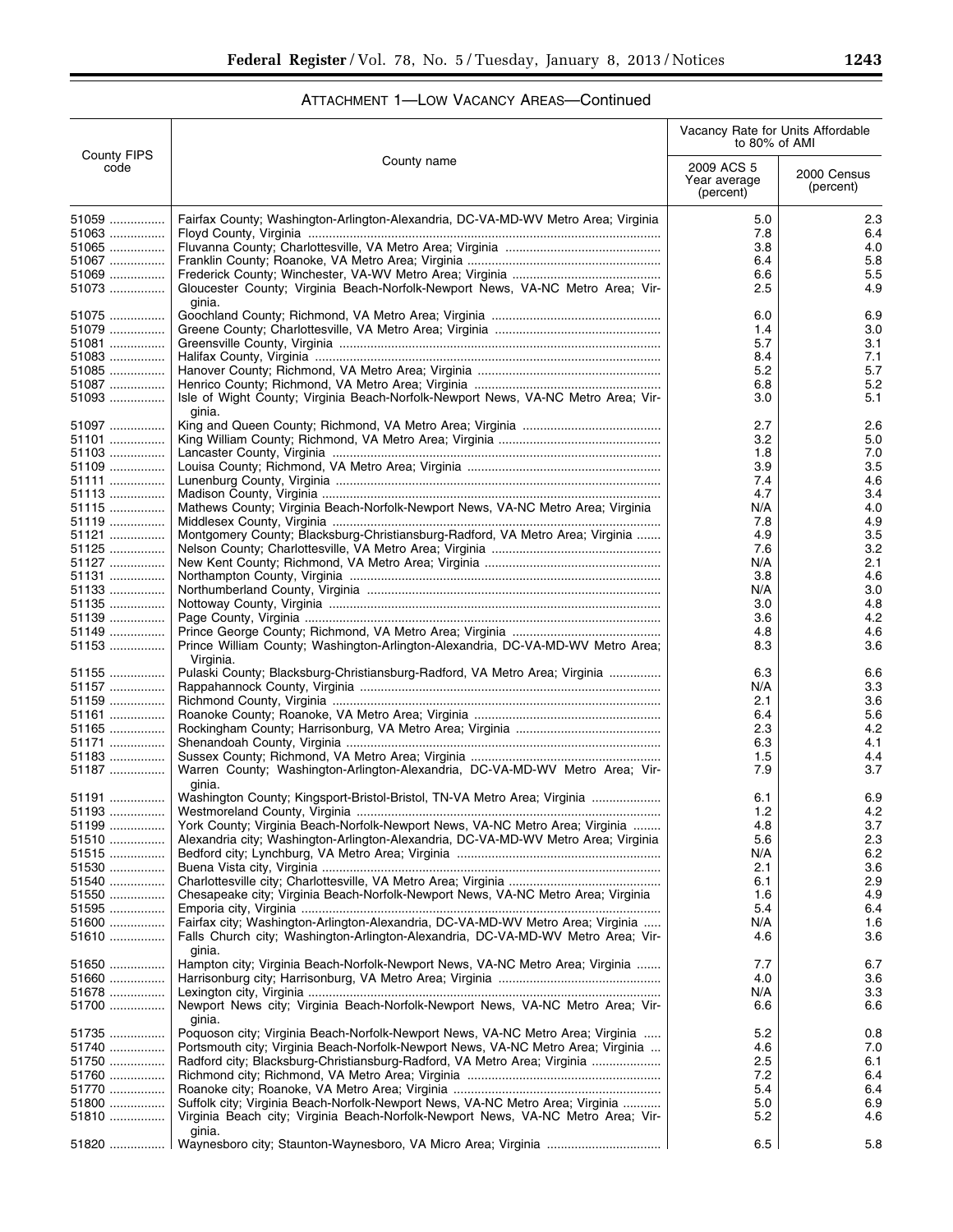$\equiv$ 

|                            |                                                                                                                                                 | Vacancy Rate for Units Affordable<br>to 80% of AMI |                          |
|----------------------------|-------------------------------------------------------------------------------------------------------------------------------------------------|----------------------------------------------------|--------------------------|
| <b>County FIPS</b><br>code | County name                                                                                                                                     | 2009 ACS 5<br>Year average<br>(percent)            | 2000 Census<br>(percent) |
| 51830                      | Williamsburg city; Virginia Beach-Norfolk-Newport News, VA-NC Metro Area; Virginia                                                              | 8.6                                                | 2.8                      |
| 53007                      | Chelan County; Wenatchee-East Wenatchee, WA Metro Area; Washington                                                                              | 7.3                                                | 7.1                      |
| 53011                      | Clark County; Portland-Vancouver-Beaverton, OR-WA Metro Area; Washington                                                                        | 5.3                                                | 7.0                      |
| 53029                      |                                                                                                                                                 | 6.1                                                | 4.4                      |
| 53031<br>53033             |                                                                                                                                                 | 3.0<br>4.8                                         | 5.3<br>4.2               |
| $53035$                    |                                                                                                                                                 | 6.2                                                | 6.9                      |
| 53037                      |                                                                                                                                                 | 3.7                                                | 6.6                      |
| 53043                      |                                                                                                                                                 | 1.5                                                | 6.0                      |
| 53045                      |                                                                                                                                                 | 5.0                                                | 6.5                      |
| 53053                      | Pierce County; Seattle-Tacoma-Bellevue, WA Metro Area; Washington                                                                               | 6.4                                                | 6.8                      |
| 53055                      |                                                                                                                                                 | 5.8                                                | 6.9                      |
| 53057<br>53059             | Skagit County; Mount Vernon-Anacortes, WA Metro Area; Washington<br>Skamania County; Portland-Vancouver-Beaverton, OR-WA Metro Area; Washington | 4.2<br>0.4                                         | 4.9<br>7.1               |
| 53061                      | Snohomish County; Seattle-Tacoma-Bellevue, WA Metro Area; Washington                                                                            | 4.7                                                | 5.8                      |
| 53065                      |                                                                                                                                                 | 6.9                                                | 6.4                      |
| 53067                      |                                                                                                                                                 | 4.1                                                | 6.3                      |
| 53069                      |                                                                                                                                                 | N/A                                                | 5.1                      |
| 53073                      |                                                                                                                                                 | 2.7                                                | 6.0                      |
| 54001                      |                                                                                                                                                 | 5.1                                                | 4.8                      |
| 54003<br>54013             | Berkeley County; Hagerstown-Martinsburg, MD-WV Metro Area; West Virginia                                                                        | 5.8<br>6.5                                         | 7.0<br>6.9               |
| 54017                      |                                                                                                                                                 | 0.9                                                | 5.6                      |
| 54027                      |                                                                                                                                                 | 3.9                                                | 6.7                      |
| 54037                      | Jefferson County; Washington-Arlington-Alexandria, DC-VA-MD-WV Metro Area; West<br>Virginia.                                                    | 7.1                                                | 4.1                      |
| 54041                      |                                                                                                                                                 | 3.1                                                | 7.2                      |
| 54043                      |                                                                                                                                                 | 1.9                                                | 5.6                      |
| 54051                      |                                                                                                                                                 | 3.2                                                | 5.1                      |
| 54071                      |                                                                                                                                                 | 2.7                                                | 5.9                      |
| 54083                      |                                                                                                                                                 | 6.4                                                | 6.8                      |
| 54085                      |                                                                                                                                                 | 6.0                                                | 5.9                      |
| 54087<br>54095             |                                                                                                                                                 | 2.1<br>3.9                                         | 6.7<br>7.2               |
| 54101                      |                                                                                                                                                 | 8.3                                                | 6.9                      |
| 54109                      |                                                                                                                                                 | 1.1                                                | 6.3                      |
| 55001                      |                                                                                                                                                 | 5.7                                                | 6.9                      |
| 55003                      |                                                                                                                                                 | 8.0                                                | 7.0                      |
| 55005                      |                                                                                                                                                 | 4.5                                                | 4.6                      |
| 55007                      |                                                                                                                                                 | 5.0                                                | 6.7                      |
| 55009<br>55013             |                                                                                                                                                 | 6.5<br>4.5                                         | 4.1<br>5.2               |
| 55017                      |                                                                                                                                                 | 4.5                                                | 5.2                      |
| 55019                      |                                                                                                                                                 | 7.1                                                | 6.3                      |
| 55021                      |                                                                                                                                                 | 8.2                                                | 6.9                      |
| 55025                      |                                                                                                                                                 | 7.0                                                | 4.3                      |
| 55031                      |                                                                                                                                                 | 7.5                                                | 6.6                      |
| 55035                      |                                                                                                                                                 | 4.0                                                | 3.6                      |
| 55037<br>55055             | Jefferson County; Watertown-Fort Atkinson, WI Micro Area; Wisconsin                                                                             | 7.7<br>6.6                                         | 5.3<br>6.0               |
| 55061                      |                                                                                                                                                 | 2.6                                                | 6.2                      |
| 55063                      |                                                                                                                                                 | 3.1                                                | 4.8                      |
| 55077                      |                                                                                                                                                 | 3.1                                                | 6.8                      |
| 55079                      | Milwaukee County; Milwaukee-Waukesha-West Allis, WI Metro Area; Wisconsin                                                                       | 4.8                                                | 5.8                      |
| 55081                      |                                                                                                                                                 | 5.2                                                | 6.7                      |
| 55083                      |                                                                                                                                                 | 4.9                                                | 5.8                      |
| 55087<br>55089             | Ozaukee County; Milwaukee-Waukesha-West Allis, WI Metro Area; Wisconsin                                                                         | 5.1<br>8.3                                         | 5.0<br>5.0               |
| 55093                      | Pierce County; Minneapolis-St. Paul-Bloomington, MN-WI Metro Area; Wisconsin                                                                    | 3.5                                                | 3.0                      |
| 55097                      |                                                                                                                                                 | 4.3                                                | 4.1                      |
| 55101                      |                                                                                                                                                 | 6.0                                                | 7.1                      |
| 55107                      |                                                                                                                                                 | 3.3                                                | 6.0                      |
| 55109                      | St. Croix County; Minneapolis-St. Paul-Bloomington, MN-WI Metro Area; Wisconsin                                                                 | 4.2                                                | 3.3                      |
| 55113                      |                                                                                                                                                 | 1.6                                                | 6.5                      |
| 55115                      |                                                                                                                                                 | 5.9                                                | 6.4                      |
| 55117<br>55119             |                                                                                                                                                 | 6.8<br>6.7                                         | 5.6<br>4.9               |
| 55123                      |                                                                                                                                                 | 6.8                                                | 6.8                      |

# ATTACHMENT 1—LOW VACANCY AREAS—Continued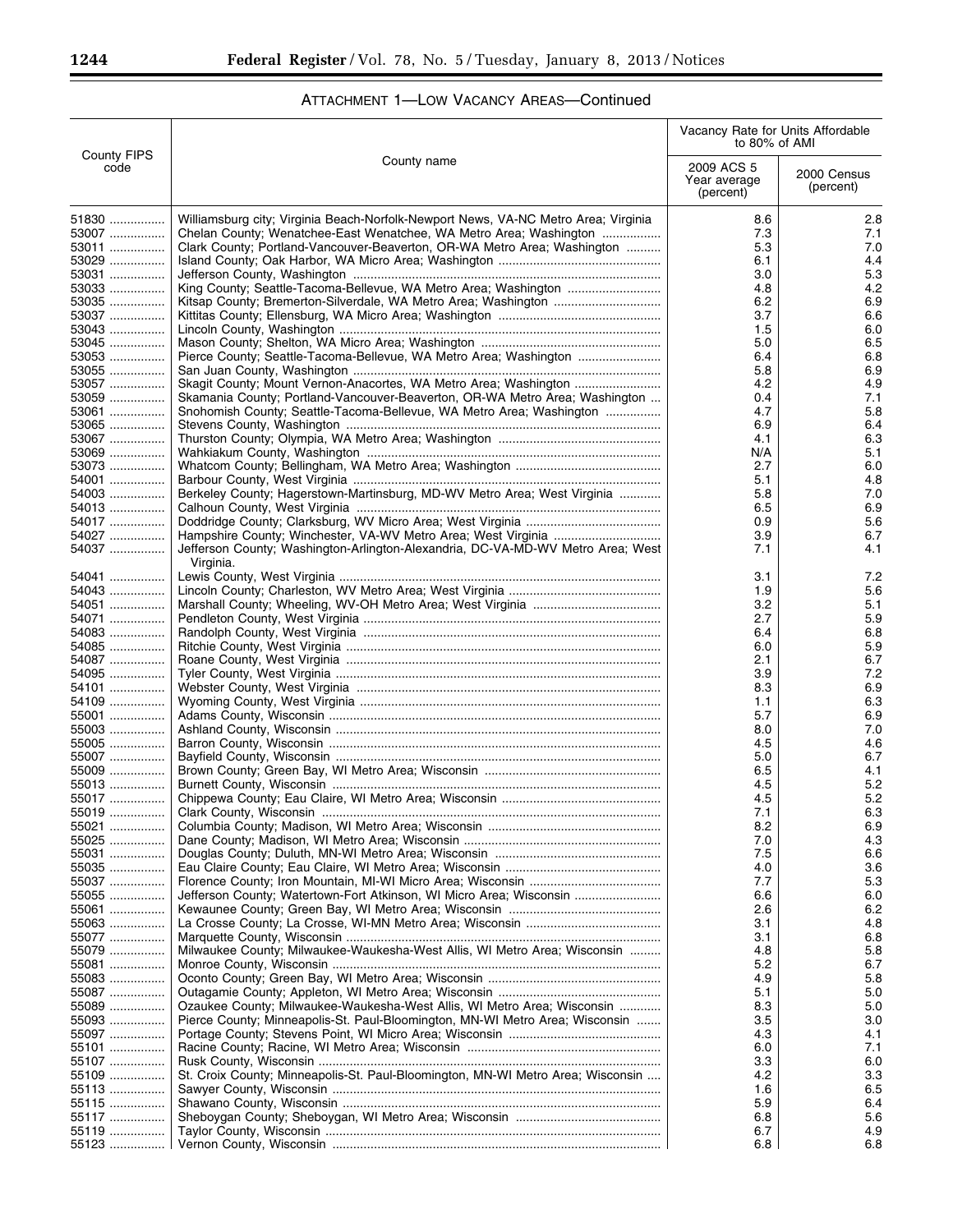| ATTACHMENT 1-LOW VACANCY AREAS-Continued |  |  |  |
|------------------------------------------|--|--|--|
|------------------------------------------|--|--|--|

|                            |                                                                                                                                               | Vacancy Rate for Units Affordable<br>to 80% of AMI |                          |
|----------------------------|-----------------------------------------------------------------------------------------------------------------------------------------------|----------------------------------------------------|--------------------------|
| <b>County FIPS</b><br>code | County name                                                                                                                                   | 2009 ACS 5<br>Year average<br>(percent)            | 2000 Census<br>(percent) |
| 55127                      |                                                                                                                                               | 7.9                                                | 4.9                      |
| 55131                      | Washington County; Milwaukee-Waukesha-West Allis, WI Metro Area; Wisconsin                                                                    | 3.8                                                | 5.0                      |
| 55133                      | Waukesha County; Milwaukee-Waukesha-West Allis, WI Metro Area; Wisconsin                                                                      | 4.6                                                | 5.4                      |
| 55137                      |                                                                                                                                               | 3.3                                                | 6.3                      |
| 55139                      |                                                                                                                                               | 7.5                                                | 6.0                      |
| 55141                      | Wood County; Marshfield-Wisconsin Rapids, WI Micro Area; Wisconsin                                                                            | 6.6                                                | 6.0                      |
| 56001                      |                                                                                                                                               | 7.4                                                | 5.7                      |
| 56005                      |                                                                                                                                               | 5.3                                                | 6.5                      |
| 56019                      |                                                                                                                                               | 1.4                                                | 5.0                      |
| 56033                      |                                                                                                                                               | 3.6                                                | 5.2                      |
| 72003                      | Aguada Municipio; Aguadilla-Isabela-San Sebastián, PR Metro Area; Puerto Rico                                                                 | N/A                                                | 6.7                      |
| 72005                      | Aguadilla Municipio; Aguadilla-Isabela-San Sebastián, PR Metro Area; Puerto Rico                                                              | 4.3                                                | 6.5                      |
| 72007<br>72015             | Aguas Buenas Municipio; San Juan-Caguas-Guaynabo, PR Metro Area; Puerto Rico                                                                  | 2.2<br>2.5                                         | 6.5<br>3.7               |
| 72017                      | Barceloneta Municipio; San Juan-Caguas-Guaynabo, PR Metro Area; Puerto Rico                                                                   | 4.7                                                | 5.0                      |
| 72019                      | Barranguitas Municipio; San Juan-Caguas-Guaynabo, PR Metro Area; Puerto Rico                                                                  | 1.0                                                | 6.9                      |
| 72025                      | Caguas Municipio; San Juan-Caguas-Guaynabo, PR Metro Area; Puerto Rico                                                                        | 2.5                                                | 5.2                      |
| 72029                      | Canovanas Municipio; San Juan-Caguas-Guaynabo, PR Metro Area; Puerto Rico                                                                     | 2.1                                                | 6.4                      |
| 72031                      | Carolina Municipio; San Juan-Caguas-Guaynabo, PR Metro Area; Puerto Rico                                                                      | 4.4                                                | 7.2                      |
| 72033                      | Cataño Municipio: San Juan-Caguas-Guaynabo, PR Metro Area; Puerto Rico                                                                        | 3.6                                                | 5.2                      |
| 72035                      | Cayey Municipio; San Juan-Caguas-Guaynabo, PR Metro Area; Puerto Rico                                                                         | 4.1                                                | 6.3                      |
| 72037                      |                                                                                                                                               | 1.6                                                | 6.9                      |
| 72039                      | Ciales Municipio; San Juan-Caguas-Guaynabo, PR Metro Area; Puerto Rico                                                                        | N/A                                                | 6.2                      |
| 72041                      | Cidra Municipio; San Juan-Caguas-Guaynabo, PR Metro Area; Puerto Rico                                                                         | N/A                                                | 5.6                      |
| 72043                      |                                                                                                                                               | N/A                                                | 5.7                      |
| 72047                      | Corozal Municipio; San Juan-Caguas-Guaynabo, PR Metro Area; Puerto Rico                                                                       | 1.2                                                | 4.8                      |
| 72057                      |                                                                                                                                               | 3.9                                                | 5.3                      |
| 72059                      |                                                                                                                                               | 2.2                                                | 5.4                      |
| 72061                      | Guaynabo Municipio; San Juan-Caguas-Guaynabo, PR Metro Area; Puerto Rico                                                                      | 2.0                                                | 6.6                      |
| 72063                      | Gurabo Municipio; San Juan-Caguas-Guaynabo, PR Metro Area; Puerto Rico                                                                        | 6.7                                                | 3.9                      |
| 72065                      | Hatillo Municipio; San Juan-Caguas-Guaynabo, PR Metro Area; Puerto Rico                                                                       | 6.0                                                | 4.8                      |
| 72071<br>72073             | Isabela Municipio; Aguadilla-Isabela-San Sebastián, PR Metro Area; Puerto Rico                                                                | 2.2                                                | 6.8<br>2.6               |
| 72075                      |                                                                                                                                               | N/A<br>1.9                                         | 5.1                      |
| 72077                      | Juncos Municipio; San Juan-Caguas-Guaynabo, PR Metro Area; Puerto Rico                                                                        | 4.6                                                | 4.9                      |
| 72087                      | Lofza Municipio; San Juan-Caguas-Guaynabo, PR Metro Area; Puerto Rico                                                                         | 1.3                                                | 4.4                      |
| 72093                      |                                                                                                                                               | N/A                                                | 4.5                      |
| 72095                      | Maunabo Municipio; San Juan-Caguas-Guaynabo, PR Metro Area; Puerto Rico                                                                       | N/A                                                | 1.7                      |
| 72101                      | Morovis Municipio; San Juan-Caguas-Guaynabo, PR Metro Area; Puerto Rico                                                                       | 2.3                                                | 4.7                      |
| 72103                      | Naguabo Municipio; San Juan-Caguas-Guaynabo, PR Metro Area; Puerto Rico                                                                       | 6.4                                                | 6.3                      |
| 72107                      | Orocovis Municipio; San Juan-Caguas-Guaynabo, PR Metro Area; Puerto Rico                                                                      | 0.6                                                | 5.1                      |
| 72111                      |                                                                                                                                               | 1.9                                                | 5.0                      |
| 72113                      |                                                                                                                                               | 2.6                                                | 4.7                      |
| 72115                      | Quebradillas Municipio; San Juan-Caguas-Guaynabo, PR Metro Area; Puerto Rico                                                                  | 2.4                                                | 4.7                      |
| <u>72119 </u>              | Rio Grande Municipio; San Juan-Caguas-Guaynabo, PR Metro Area; Puerto Rico                                                                    | 4.0                                                | 6.5                      |
| 72121                      | Sabana Grande Municipio; San Germán-Cabo Rojo, PR Metro Area; Puerto Rico                                                                     | 1.0                                                | 5.1                      |
| 72123                      |                                                                                                                                               | 1.8                                                | 2.8                      |
| 72125                      | San Germán Municipio; San Germán-Cabo Rojo, PR Metro Area; Puerto Rico                                                                        | 1.9                                                | 6.0                      |
| 72127                      | San Juan Municipio; San Juan-Caguas-Guaynabo, PR Metro Area; Puerto Rico                                                                      | 4.5                                                | 6.2                      |
| 72133<br>72143             | Santa Isabel Municipio; Santa Isabel, PR Micro Area; Puerto Rico<br>Vega Alta Municipio; San Juan-Caguas-Guaynabo, PR Metro Area; Puerto Rico | N/A                                                | 1.6                      |
| 72147                      |                                                                                                                                               | 5.0<br>8.4                                         | 4.8<br>7.0               |
| 72149                      |                                                                                                                                               | 1.8                                                | 4.4                      |
| 72151                      | Yabucoa Municipio; San Juan-Caguas-Guaynabo, PR Metro Area; Puerto Rico                                                                       | 3.8                                                | 4.8                      |
| 72153                      |                                                                                                                                               | 2.0                                                | 6.1                      |
|                            |                                                                                                                                               |                                                    |                          |